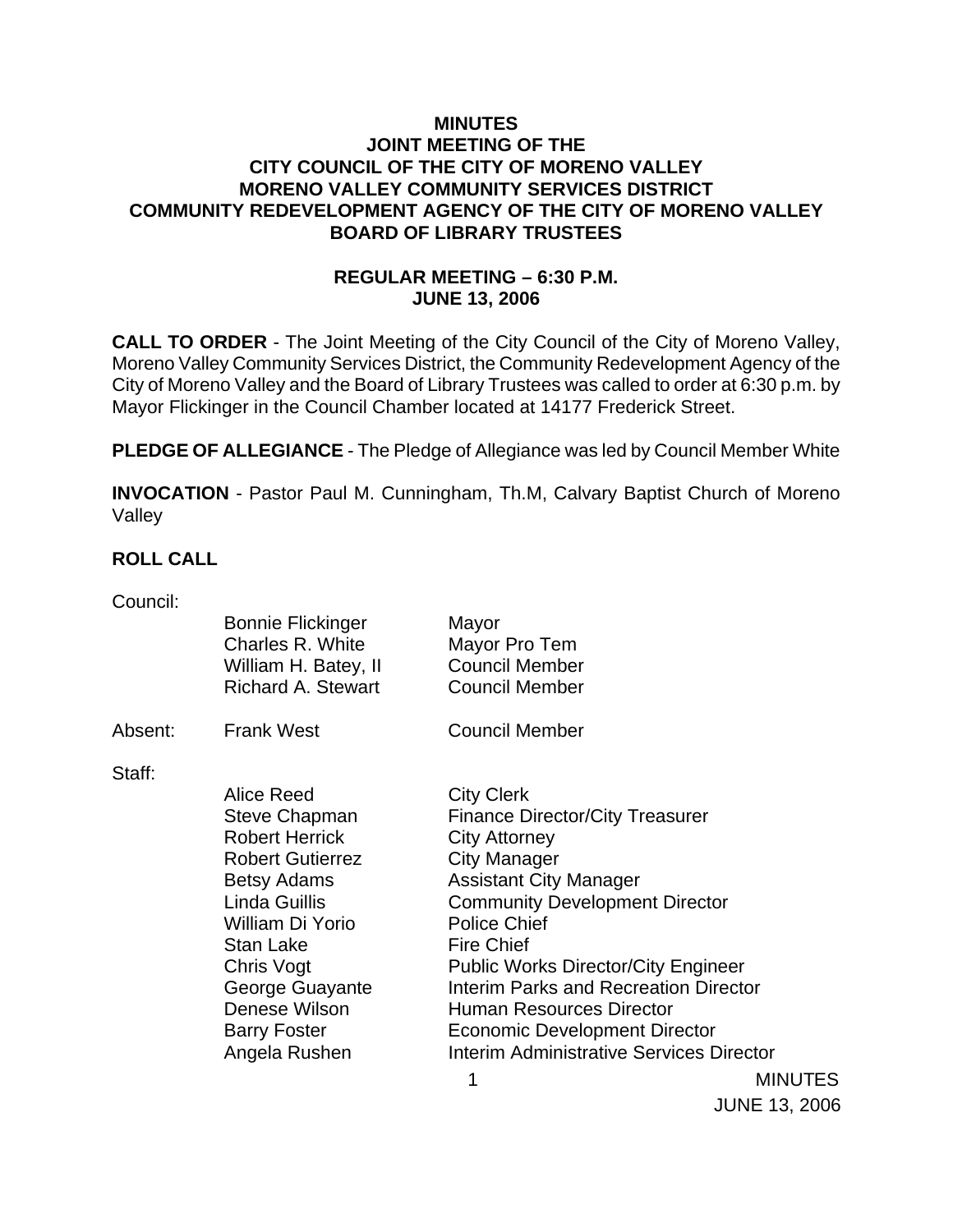### **AGENDA ORDER**

E1. PUBLIC HEARING REGARDING MAIL BALLOT PROCEEDINGS FOR THE PROPOSED INCREASE IN THE CSD ZONE E (HIGH-SERVICE-LEVEL PARKWAY LANDSCAPE MAINTENANCE) ANNUAL PARCEL CHARGE FOR SUB ZONE E-3 (MORENO VALLEY RANCH – WEST) AND THE PROPOSED INCREASE IN THE CSD ZONE E-1A (WALLS/INTERNAL LANDSCAPE MAINTENANCE) ANNUAL PARCEL CHARGE FOR RENAISSANCE PARK (Report of: Public Works Department) Recommendation: That the Mayor and members of the City Council, acting in their respective capacities as President and Members of the Board of Directors of the Moreno Valley Community Services District (the "CSD Board"), after conducting the public hearing:

 President Flickinger opened the public testimony portion of the public hearing; there being none, public testimony was closed.

1. Tabulate the mail ballots for the proposed increase in the CSD Zone E annual parcel charge for sub-zone E-3 (Moreno Valley Ranch-West) and the proposed increase in the CSD Zone E-1A annual parcel charge for Renaissance Park;

# **Approved by a 4-0-1 vote. m/White, s/Batey, West absent.**

**Item continued to a later time in the Council meeting to give the Secretary the opportunity to tabulate the ballots.** 

### **JOINT CONSENT CALENDARS (SECTIONS A-D) OF THE CITY COUNCIL OF THE CITY OF MORENO VALLEY, MORENO VALLEY COMMUNITY SERVICES DISTRICT, COMMUNITY REDEVELOPMENT AGENCY OF THE CITY OF MORENO VALLEY AND THE BOARD OF LIBRARY TRUSTEES**

Mayor Flickinger opened the agenda items for the Consent Calendars for public comments, there being none, public comments were closed.

# **A. CONSENT CALENDAR** - **CITY COUNCIL**

- A1. ORDINANCES FIRST READING BY TITLE ONLY Waived reading of all Ordinance Introductions and read by title only.
- A2. MINUTES SPECIAL MEETING OF MAY 10, 2006 (Report of: City Clerk's Department)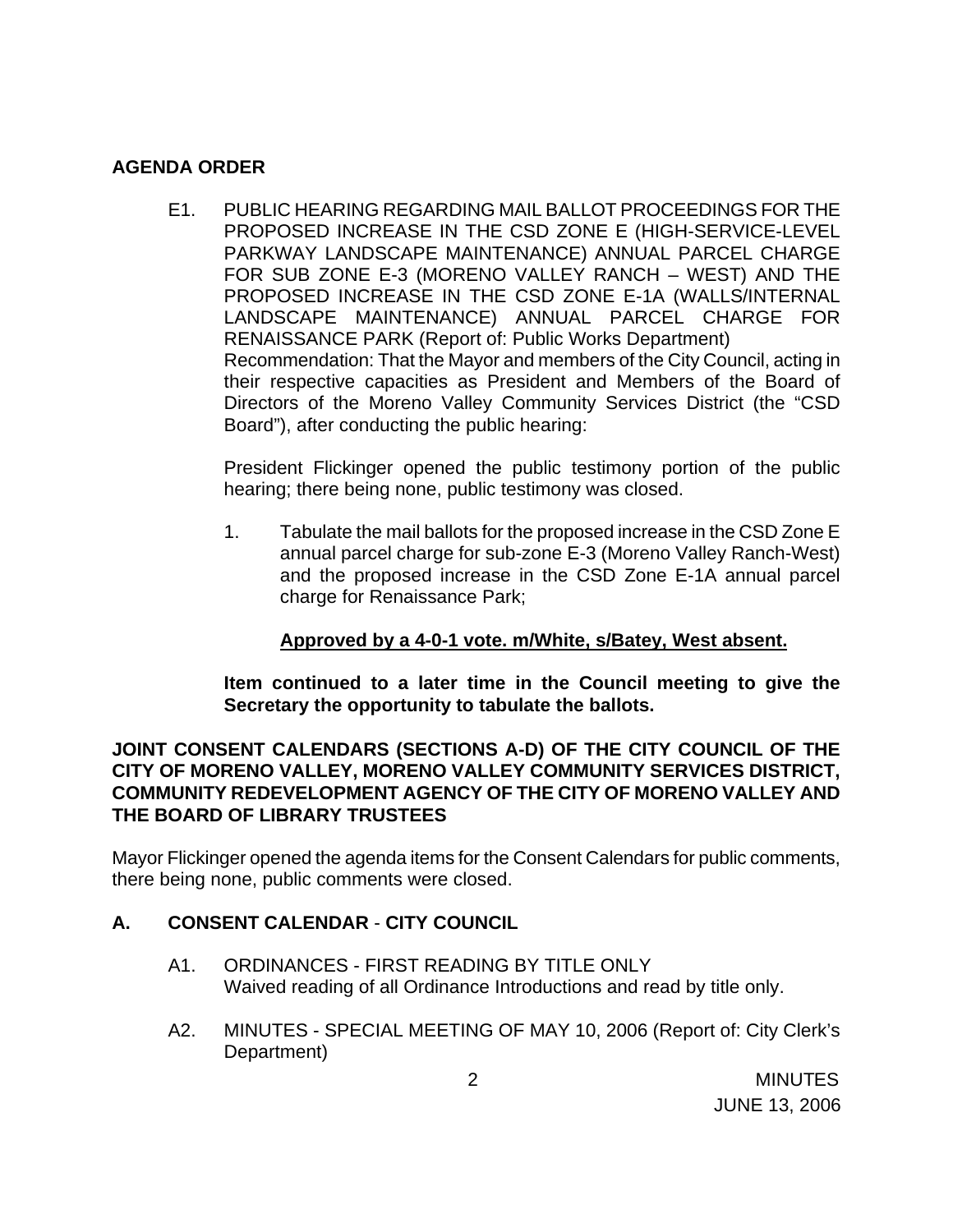Recommendation: Approve as submitted.

- A3. MINUTES REGULAR MEETING OF MAY 23, 2006 (Report of: City Clerk's Department) Recommendation: Approve as submitted.
- A4. TRACT MAP 30233 REDUCE FAITHFUL PERFORMANCE BOND AND ADOPT RESOLUTION NO. 2006-61, A RESOLUTION OF THE CITY COUNCIL OF THE CITY OF MORENO VALLEY AUTHORIZING ACCEPTANCE OF THE PUBLIC IMPROVEMENTS AS COMPLETE AND ACCEPTING DURHAM CIRCLE, PROVINCE CIRCLE, AND NORFOLK CIRCLE INTO THE CITY'S MAINTAINED STREET SYSTEM, SUBDIVIDER – KB HOME GREATER LOS ANGELES INC., POMONA, CA (Report of: Public Works Department) Recommendation:
	- 1. Adopt Resolution No. 2006-61 authorizing the acceptance of the public improvements for Tract Map 30233 as complete and accepting Durham Circle, Province Circle, and Norfolk Circle into the City's maintained street system; and

### Resolution No. 2006-61

 A Resolution of the City Council of the City of Moreno Valley, California, Authorizing the Acceptance of the Public Improvements as Complete within Tract 30233, and Accepting Durham Circle, Province Circle, and Norfolk Circle into the City's Maintained Street System

- 2. Authorize the City Engineer to execute the 90% reduction to the Faithful Performance Bond, exonerate the Material and Labor Bond in 90 days if there are no stop notices or liens on file with the City Clerk, and exonerate the final 10% of the Faithful Performance Bond in one year when all clearances are received.
- A5. RESOLUTION APPROVING THE EXCESS INSURANCE AUTHORITY JOINT POWERS AGREEMENT CREATING THE CALIFORNIA STATE ASSOCIATION OF COUNTIES (CSAC) EXCESS INSURANCE AUTHORITY (Report of: Administrative Services Department) Recommendation: Approve Resolution No. 2006-62 approving the creation of CSAC Excess Insurance Authority.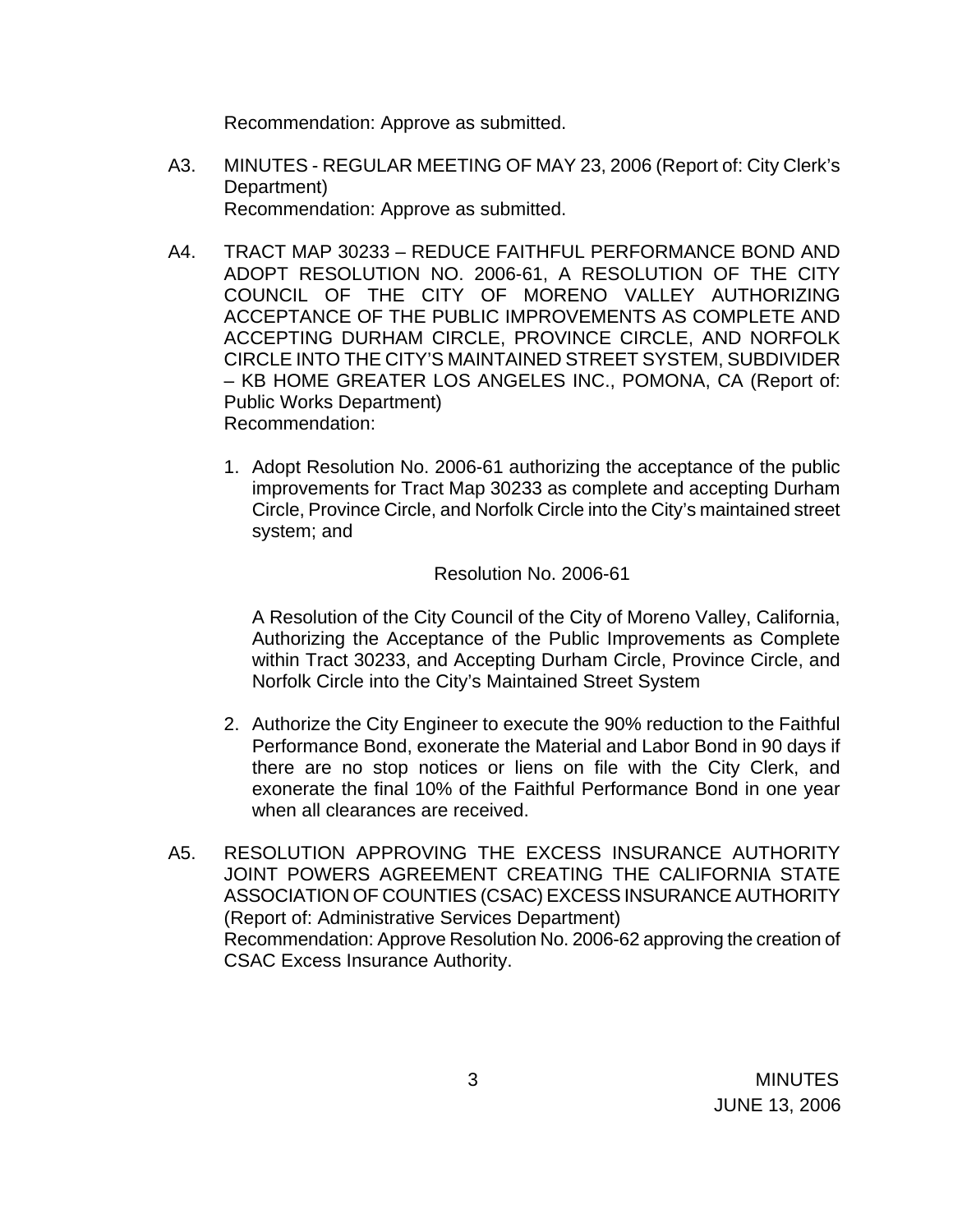#### Resolution No. 2006-62

A Resolution of the City Council of the City of Moreno Valley, California, Approving the Excess Insurance Authority Joint Powers Agreement

- A6. CONFLICT OF INTEREST CODE AGENCY REVIEW (Report of: City Clerk's Department) Recommendation: Direct each agency, which has adopted a Conflict of Interest Code pursuant to the provisions of the Political Reform Act of 1974 (Government Code §87100, et. seq.), to review its Conflict of Interest Code, and if a change is necessary, to submit its biennial report to the City Clerk no later than October 2, 2006.
- A7. PUBLIC MEETING REGARDING MAIL BALLOT PROCEEDINGS FOR TENTATIVE PARCEL MAP 31840, BROADSTONE VISTAS, LLC, APN 477- 780-002 AND APN 316-110-004 ONLY IN TENTATIVE TRACT 33381 BALLOTED ITEM: NPDES (Report of: Public Works Department) Recommendation: Accept public comments regarding the mail ballot proceeding for:
	- a) Tentative Parcel Map 31840, Broadstone Vistas, LLC Assessor Parcel Number (APN) 477-780-002 and APN 316-110-004 in Tentative Tract 33381 for approval of the National Pollutant Discharge Elimination System (NPDES) regulatory rate schedule.
- A8. PUBLIC MEETING REGARDING MAIL BALLOT PROCEEDINGS FOR TENTATIVE PARCEL MAP 34411 AND PANORAMA DEVELOPMENT, ASSESSOR PARCEL NUMBER (APN) 312-020-015, BALLOTED ITEM: NPDES (Report of: Public Works Department) Recommendation: Accept public comments regarding the mail ballot proceeding for:
	- a) Tentative Parcel Map 34411 and Panorama Development Assessor Parcel Number (APN) 312-020-015 (and any division thereof) for approval of the National Pollutant Discharge Elimination System (NPDES) commercial/industrial regulatory rate schedule.
- A9. PA05-0074 APARTMENT COMPLEX ACCEPT AGREEMENT AND IRREVOCABLE LETTERS OF CREDIT FOR PUBLIC IMPROVEMENTS, SOUTHWEST CORNER OF MORENO BEACH DRIVE AND TRAIL RIDGE WAY, DEVELOPER – ALLIANCE RESIDENTIAL BUILDERS, LP, PHOENIX, AZ (Report of: Public Works Department) Recommendation: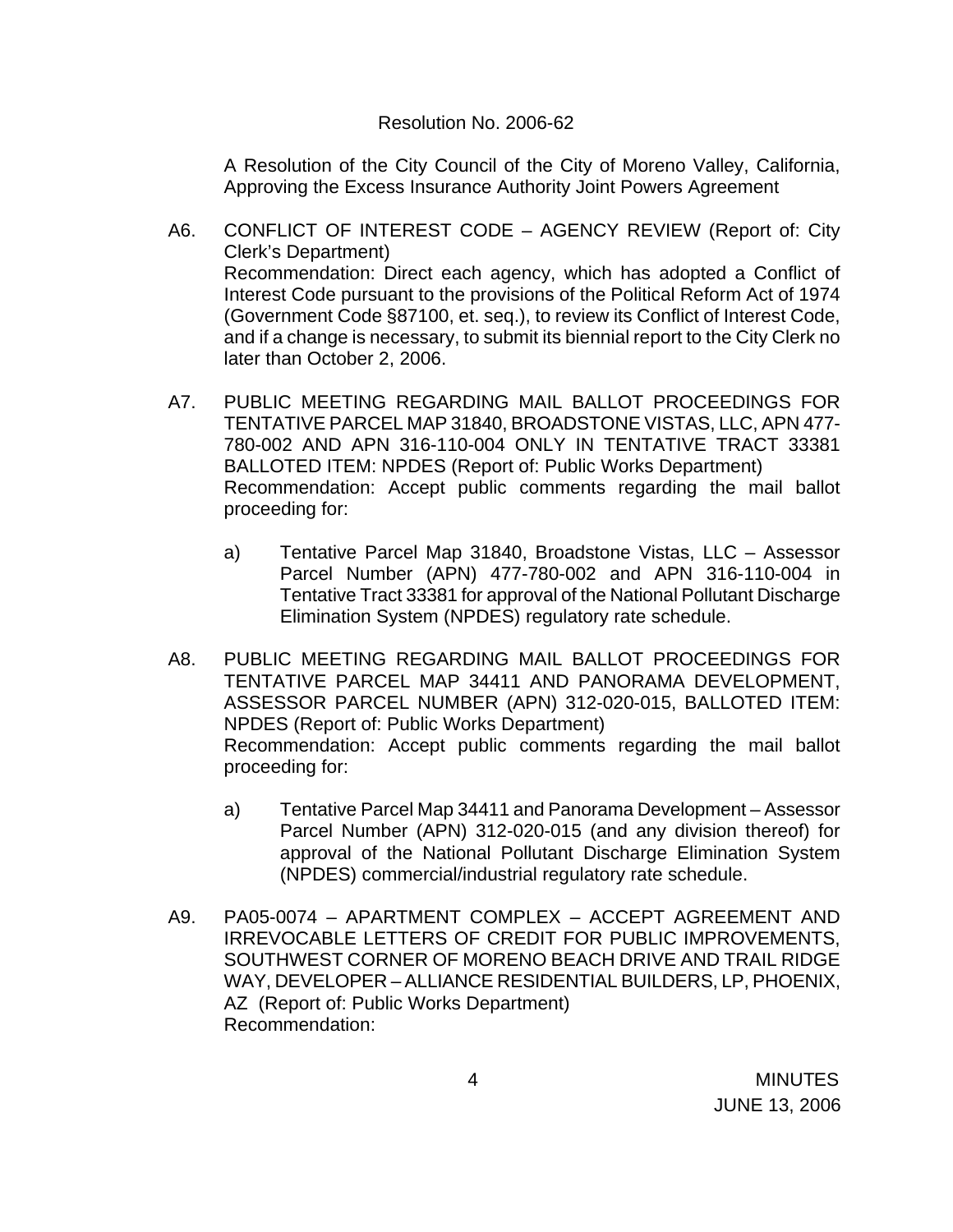- 1) Accept the Agreement and Irrevocable Letters of Credit for Public Improvements for PA05-0074;
- 2) Authorize the Mayor to execute the agreement;
- 3) Direct the City Clerk to forward the signed agreement to the County Recorder's office for recordation; and
- 4) Authorize the City Engineer to execute any future time extension amendments to the agreement, subject to City Attorney approval, if the required public improvements are not completed within said timeframe.
- A10. TRACT MAP 22709-1 SINGLE FAMILY RESIDENTIAL PROJECT, 2<sup>ND</sup> AMENDMENT TO AGREEMENT FOR PUBLIC IMPROVEMENTS (TIME EXTENSION), WEST SIDE OF MORENO BEACH DRIVE, NORTH OF JOHN F. KENNEDY DRIVE, SUBDIVIDER – WESTERN PACIFIC HOUSING, INC., IRVINE, CA (Report of: Public Works Department) Recommendation:
	- 1) Authorize the Mayor to execute the  $2^{nd}$  Amendment to Agreement for Public Improvements for Tract Map 22709-1;
	- 2) Instruct the City Clerk to forward the completed  $2^{nd}$  Amendment to Agreement for Public Improvements to the County Recorder's Office for recordation; and
	- 3) Authorize the City Engineer to execute any future time extension amendments to the agreement, subject to City Attorney approval, if the required public improvements are not completed within said timeframe.
- A11. TRACT 27523-2 SINGLE FAMILY RESIDENTIAL AMENDMENT TO AGREEMENT FOR PUBLIC IMPROVEMENTS (TIME EXTENSION), SOUTH SIDE OF BRODIAEA AVENUE BETWEEN MORENO BEACH DRIVE AND WILMOT STREET, SUBDIVIDER – MORENO VALLEY CACTUS RANCH, LLC, TEMECULA, CA (Report of: Public Works Department) Recommendation:
	- 1) Authorize the Mayor to execute the Amendment to Agreement for Public Improvements for Tract 27523-2:
	- 2) Instruct the City Clerk to forward the completed Amendment to Agreement for Public Improvements to the County Recorder's Office for recordation; and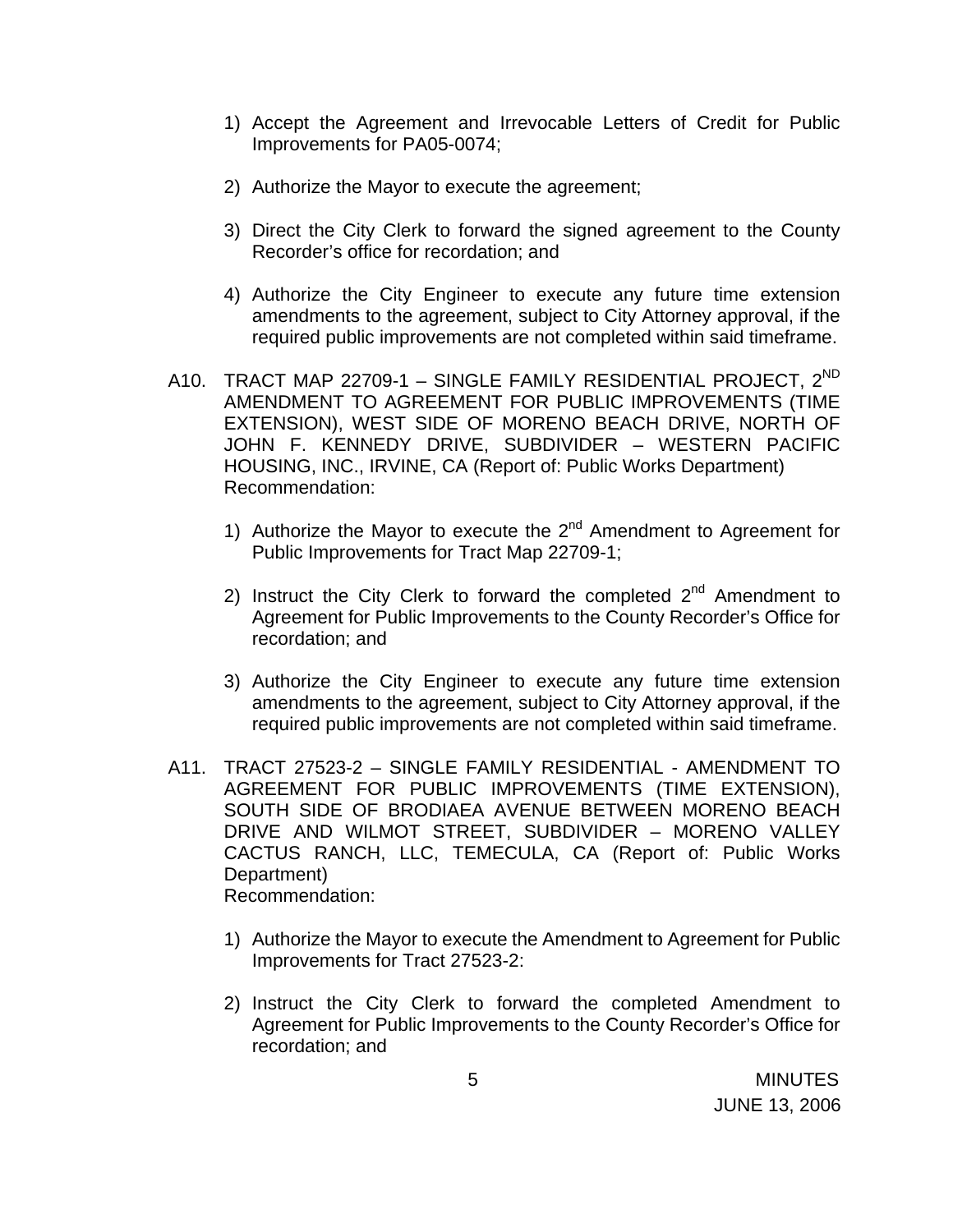- 3) Authorize the City Engineer to execute any future time extension amendments to the agreement, subject to City Attorney approval, if the required public improvements are not completed within said timeframe.
- A12. PARCEL MAP 30300-1 EXECUTE A QUITCLAIM DEED TRANSFERRING THE CITY'S TITLE INTEREST IN A DRAINAGE EASEMENT TO RIVERSIDE COUNTY FLOOD CONTROL AND WATER CONSERVATION DISTRICT, SOUTHSIDE OF KRAMERIA AVENUE EAST OF LASSELLE STREET, DEVELOPER – MVR – MORENO VALLEY, L.P., CARLSBAD, CA (Report of: Public Works Department) Recommendation:
	- 1) Authorize the Mayor to execute the Quitclaim Deed transferring the City's title interest in a drainage easement, within Lot 4, dedicated to the public on Final Map 30300-1, recorded in Book 339, Pages 87-92, in the Official Records of Riverside County, California; and
	- 2) Direct the City Clerk to forward the signed Quitclaim Deed to Riverside County Flood Control and Water Conservation District.
- A13. PA04-0166 –COMMERCIAL ACCEPT AGREEMENT AND BONDS FOR PUBLIC IMPROVEMENTS, 23510 SUNNYMEAD BOULEVARD, LOCATED AT THE NORTHEAST CORNER OF SUNNYMEAD BOULEVARD AND GRAHAM STREET, SUBDIVIDER – AUTO ZONE, INC., MEMPHIS, TN (Report of: Public Works Department) Recommendation:
	- 1) Accept the Agreement and Bonds for Public Improvements;
	- 2) Authorize the Mayor to execute the Agreement;
	- 3) Direct the City Clerk to forward the signed Agreement to the County Recorder's Office for recordation; and
	- 4) Authorize the City Engineer to execute any future time extension amendments to the agreement, subject to City Attorney approval, if the required public improvements are not completed within said timeframe.
- A14. 2005 ANNUAL REPORT OF THE PLANNING COMMISSION (Report of: Community Development Department) Recommendation: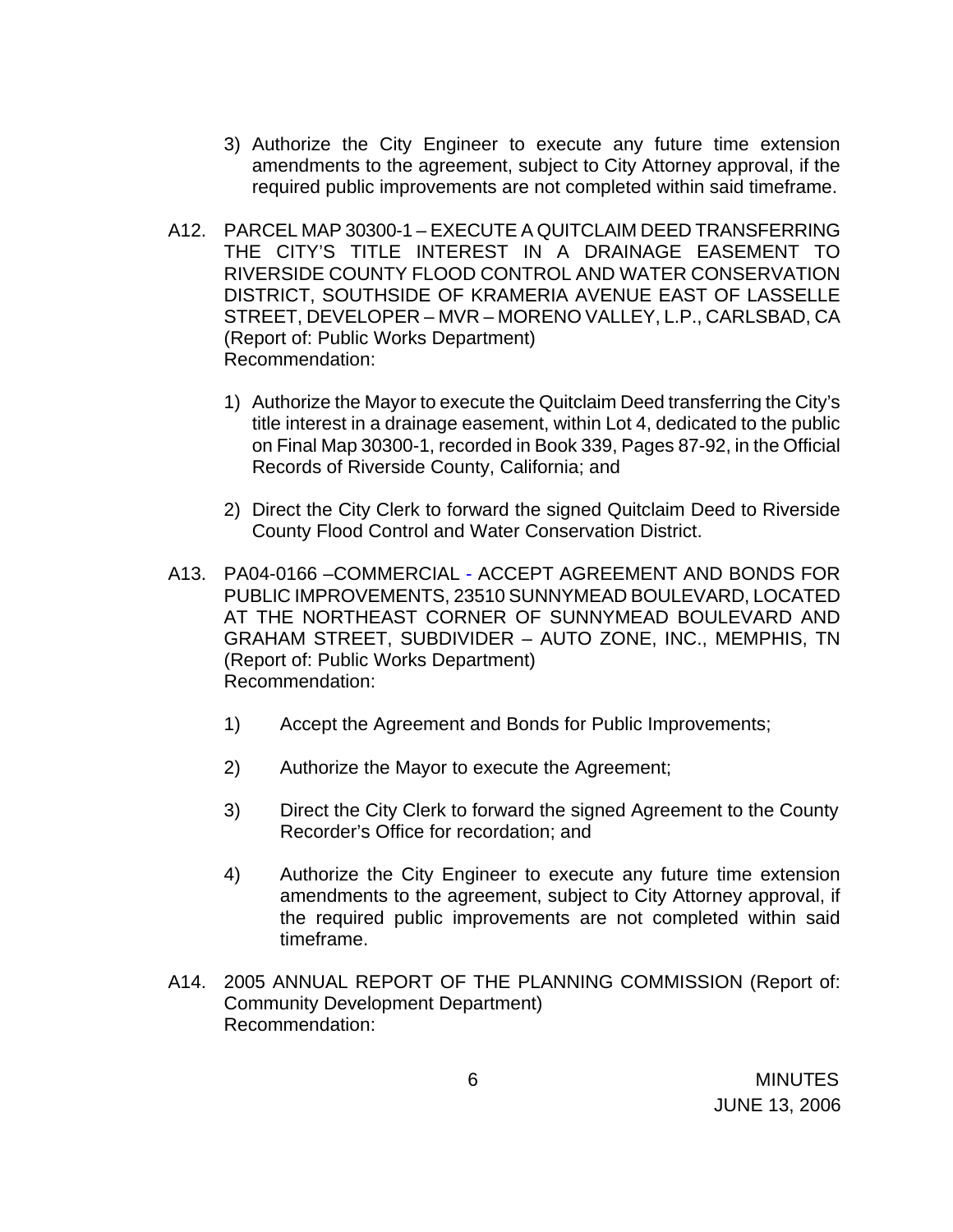- 1) Receive and file the 2005 Annual Report of the Planning Commission; and
- 2) Authorize the transmittal to the California State Office of Planning and Research in accordance with the Government Code Section 65040.5.
- A15. TRACTS 31269 AND 31424 APPROVAL OF COOPERATIVE AGREEMENT FOR THE QUINCY STREET CHANNEL IMPROVEMENTS, BETWEEN RIVERSIDE COUNTY FLOOD CONTROL AND WATER CONSERVATION DISTRICT, CITY OF MORENO VALLEY, AND PINNACLE MORENO VALLEY 72, LLC, EAST SIDE OF QUINCY STREET, BETWEEN COTTONWOOD AVENUE AND EUCALYPTUS AVENUE, SUBDIVIDER – PINNACLE MORENO VALLEY 72, LLC, ALISO VIEJO, CA (Report of: Public Works Department) Recommendation:
	- 1) Approve the Cooperative Agreement between Riverside County Flood Control and Water Conservation District, City of Moreno Valley, and Pinnacle Moreno Valley 72, LLC for the Quincy Street Channel Improvements;
	- 2) Authorize the Mayor to execute the Cooperative Agreement; and
	- 3) Direct the City Clerk to forward the signed agreement to Riverside County Flood Control and Water Conservation District.
- A16. TRACTS 27251 AND 27251-1 APPROVAL OF COOPERATIVE AGREEMENT FOR SUNNYMEAD MASTER DRAINAGE PLAN LINE S-2, STAGE 2 BETWEEN THE RIVERSIDE COUNTY FLOOD CONTROL AND WATER CONSERVATION DISTRICT, CITY OF MORENO VALLEY, AND RICHMOND AMERICAN HOMES OF CALIFORNIA, INC., FIR AVENUE, SOUTH ON SHAWNEE STREET TO EUCALYPTUS AVENUE, BETWEEN MORRISON STREET AND NASON STREET, SUBDIVIDER – RICHMOND AMERICAN HOMES OF CALIFORNIA, INC., CORONA, CA (Report of: Public Works Department) Recommendation:
	- 1) Approve the Cooperative Agreement between Riverside County Flood Control and Water Conservation District, City of Moreno Valley, and Richmond American Homes of California, Inc. for the Sunnymead Master Drainage Plan Line S-2, Stage 2;
	- 2) Authorize the Mayor to execute the Cooperative Agreement; and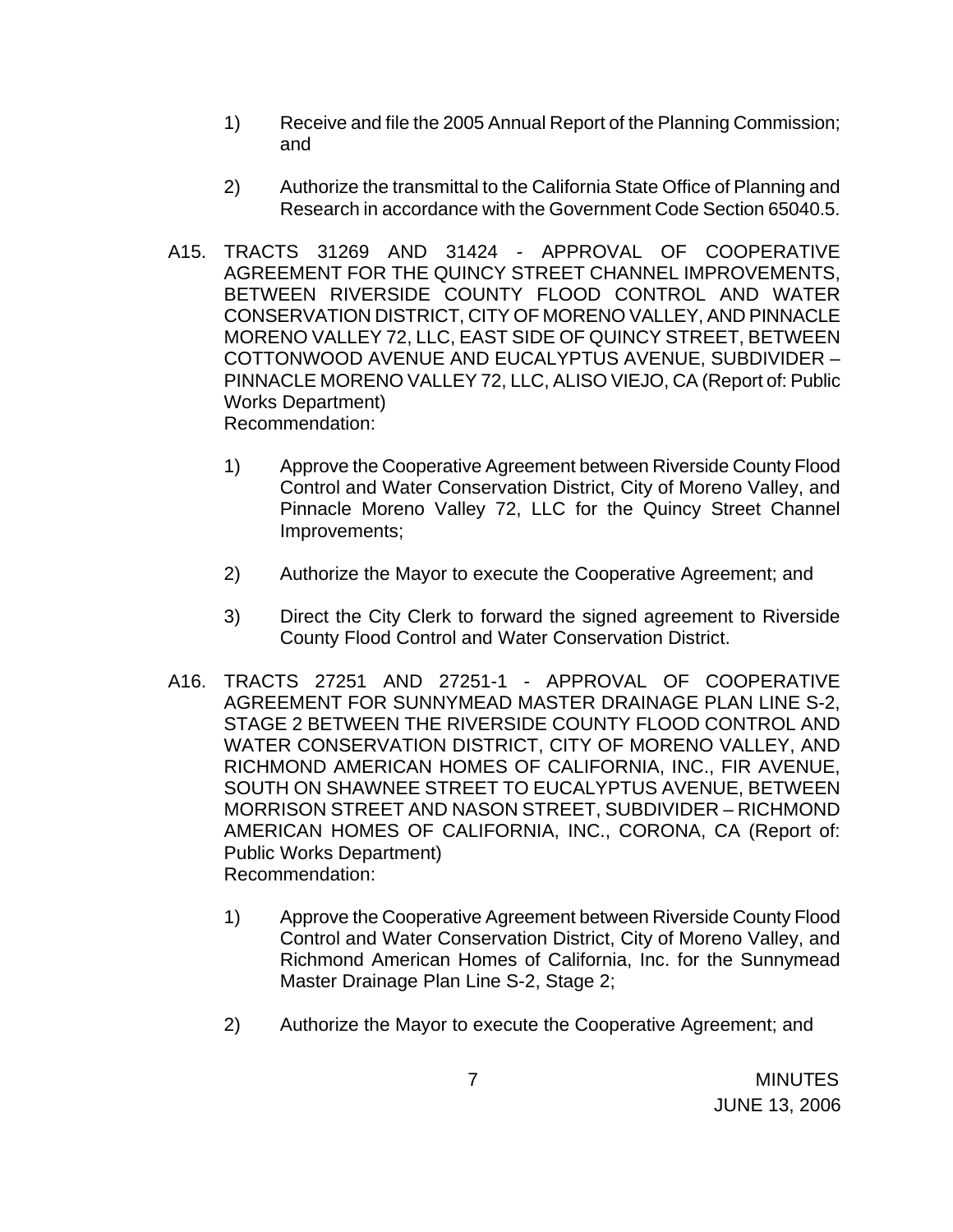- 3) Direct the City Clerk to forward the signed agreement to Riverside County Flood Control and Water Conservation District.
- A17. 2006 LEGISLATIVE UPDATE (Report of: Assistant City Manager) Recommendation: Receive and file the informational report.
- A18. RESOLUTION ADOPTING THE NATIONAL INCIDENT MANAGEMENT SYSTEM INTO MORENO VALLEY'S EMERGENCY MANAGEMENT SYSTEM (Report of: Administrative Services Department) Recommendation: Adopt proposed Resolution No. 2006-69, approving the Integration of the National Incident Management System ("NIMS") into Moreno Valley's Emergency Management System.

### Resolution No. 2006-69

 A Resolution of the City Council of the City of Moreno Valley, California, Adopting the National Incident Management System into Moreno Valley's Emergency Management System

- A19. AUTHORIZATION TO CLOSE PUBLIC STREETS FOR THE INDEPENDENCE DAY FESTIVITIES ON TUESDAY, JULY 4, 2006 (Report of: Parks and Recreation Department) Recommendation:
	- 1) Authorize the closure of the following streets between the hours of 7:00 a.m. and 12:00 noon for the purpose of conducting the Fourth of July Parade scheduled to take place on July 4, 2006.
		- a. TownGate Boulevard between Frederick Street, Eucalyptus Avenue and Memorial Way;
		- b. Frederick Street between Centerpointe Drive and Cactus Avenue;
		- c. Cottonwood Avenue between Pan Am Boulevard and Dunhill Drive;
		- d. Eucalyptus Avenue between Pan Am Boulevard and Kochi Drive:
		- e. Dracaea Avenue between Pan Am Boulevard and Kochi Drive;
		- f. Atlantic Circle east of Frederick Street;
		- g. Brabham Street between Frederick Street and Andretti Street;
		- h. TownGate Boulevard between Frederick Street and Heritage Way;
		- i. Bay Avenue between Kristina Court and Courage Street;
		- j. Alessandro Boulevard between Chagall Court and Elsworth Street;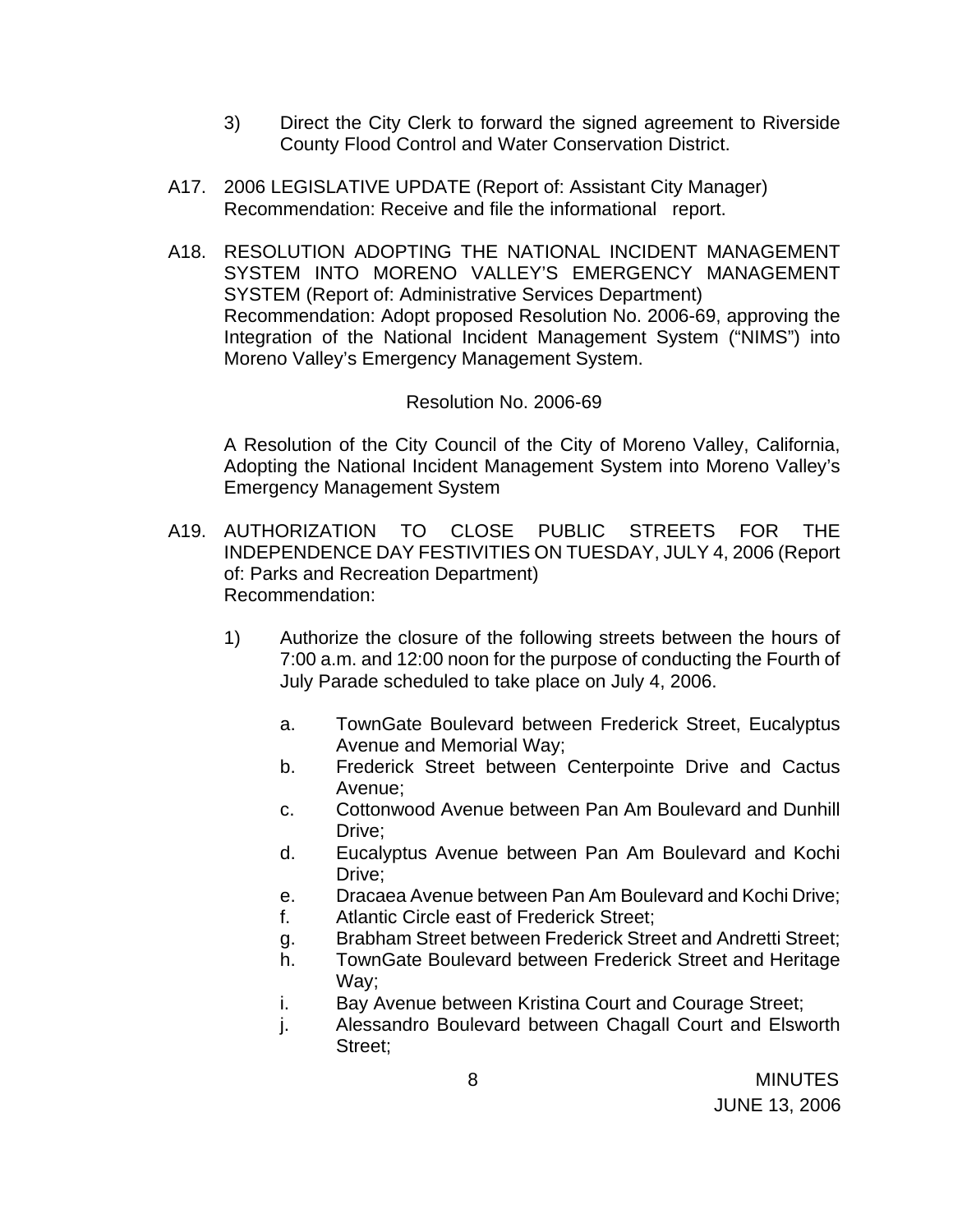- k. Resource Way between Frederick Street and Corporate Way;
- l. Corporate Way between Calle San Juan de Los Lagos and Resource Way;
- m. Calle San Juan de Los Lagos between Frederick Street and Veterans Way;
- n. Veterans Way between Cactus Avenue and Alessandro Boulevard; and
- o. Heritage Way between TownGate Boulevard and Town Circle.
- 2) Authorize the closure of the following streets to through traffic, to remain open only to residents, between the hours of 11:00 a.m. and 9:00 p.m. for the purpose of conducting the Fourth of July Festival and Fireworks Program scheduled to take place on July 4, 2006.
	- a. Petaluma Avenue between Napa Valley and Morrison Street;
	- b. Napa Valley between Dracaea Avenue and Petaluma Avenue;
	- c. Lakeport Drive at Cottonwood Avenue;
	- d. Burney Pass Drive between Cottonwood Avenue and Dracaea Avenue;
	- e. Rockport Drive between Yuba Pass Road and Morrison Street;
	- f. Dracaea Avenue between Morrison Street and Nason Street;
	- g. Letterman Street at Cottonwood Avenue;
	- h. Athletics Drive at Cottonwood Avenue; and
	- i. Mascot Lane at Dracaea Avenue.

The streets closed to through traffic are to prevent overflow parking from the fireworks program into residential areas. Also, for a short period and immediately following the fireworks display, staff recommends that the City Council authorize one-way traffic on various streets in the vicinity of Morrison Park as directed by the Moreno Valley Police Department.

### **B. CONSENT CALENDAR** - **COMMUNITY SERVICES DISTRICT**

- B1. ORDINANCES FIRST READING BY TITLE ONLY Waived reading of all Ordinance Introductions and read by title only.
- B2. MINUTES SPECIAL MEETING OF MAY 10, 2006 (Report of: City Clerk's Department) Recommendation: Approve as submitted.
- B3. MINUTES REGULAR MEETING OF MAY 23, 2006 (Report of: City Clerk's Department)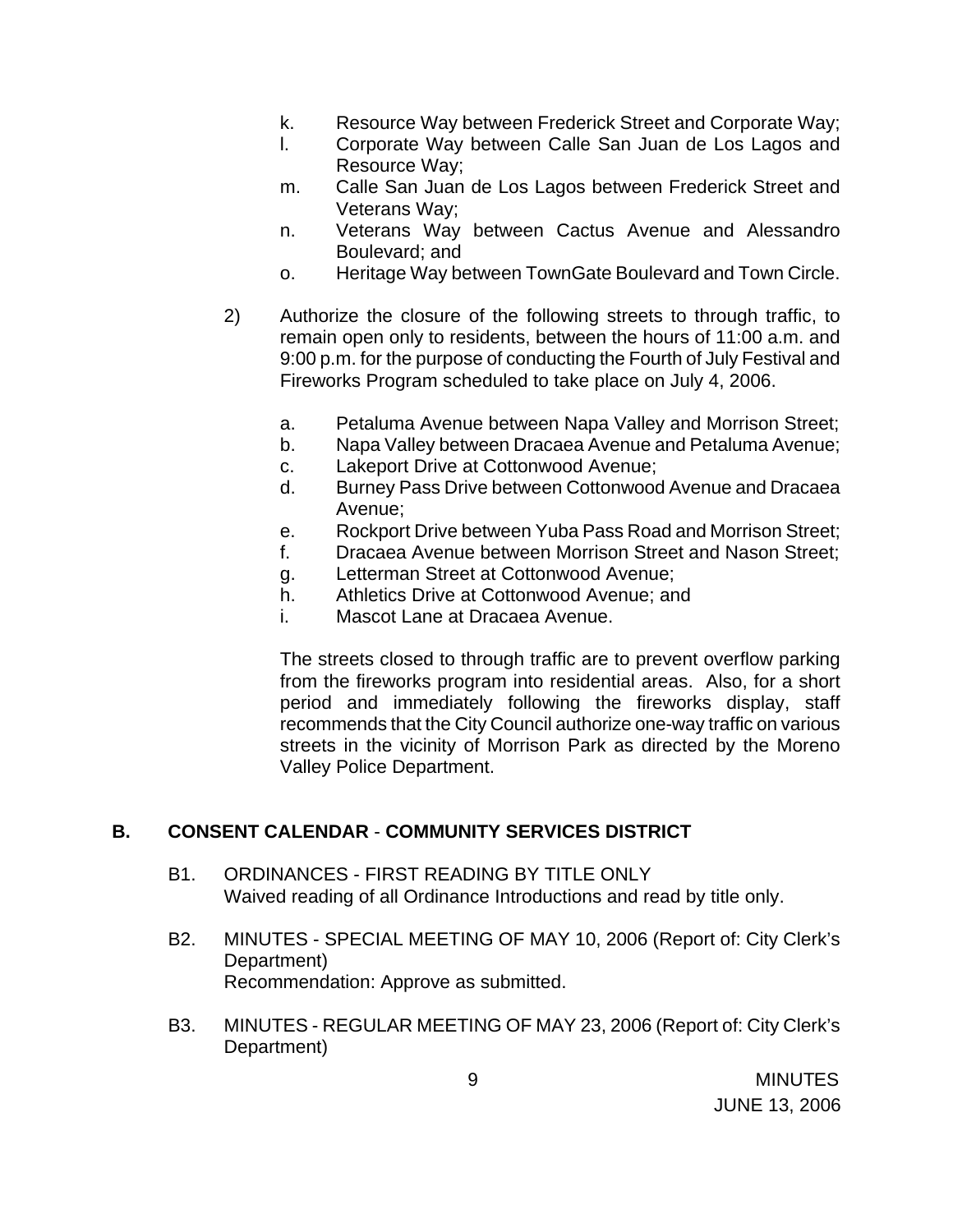Recommendation: Approve as submitted.

- B4. CERTIFICATION OF COMMUNITY FACILITIES DISTRICT NO. 1 (NEIGHBORHOOD PARK MAINTENANCE) ANNEXATIONS 2006-14, 2006- 15, 2006-16 AND 2006-17 (Report of: Public Works Department) Recommendation:
	- 1. Approve and Adopt Resolution No. CSD 2006-13; a Resolution of the Moreno Valley Community Services District of the City of Moreno Valley, California, certifying the results of an election and adding property to Community Facilities District No. 1 ("CFD No. 1") for Annexation No. 2006-14;

### Resolution No. CSD 2006-13

A Resolution of the Moreno Valley Community Services District of the City of Moreno Valley, California, Certifying the Results of an Election and Adding Property to Community Facilities District No. 1 (Annexation No. 2006-14)

2. Approve and Adopt Resolution No. CSD 2006-14; a Resolution of the Moreno Valley Community Services District of the City of Moreno Valley, California, certifying the results of an election and adding property to Community Facilities District No. 1 ("CFD No. 1") for Annexation No. 2006-15;

Resolution No. CSD 2006-14

A Resolution of the Moreno Valley Community Services District of the City of Moreno Valley, California, Certifying the Results of an Election and Adding Property to Community Facilities District No. 1 (Annexation No. 2006-15)

3. Approve and Adopt Resolution No. CSD 2006-15; a Resolution of the Moreno Valley Community Services District of the City of Moreno Valley, California, certifying the results of an election and adding property to Community Facilities District No. 1 ("CFD No. 1") for Annexation No. 2006-16;

Resolution No. CSD 2006-15

A Resolution of the Moreno Valley Community Services District of the City of Moreno Valley, California, Certifying the Results of an Election and Adding Property to Community Facilities District No. 1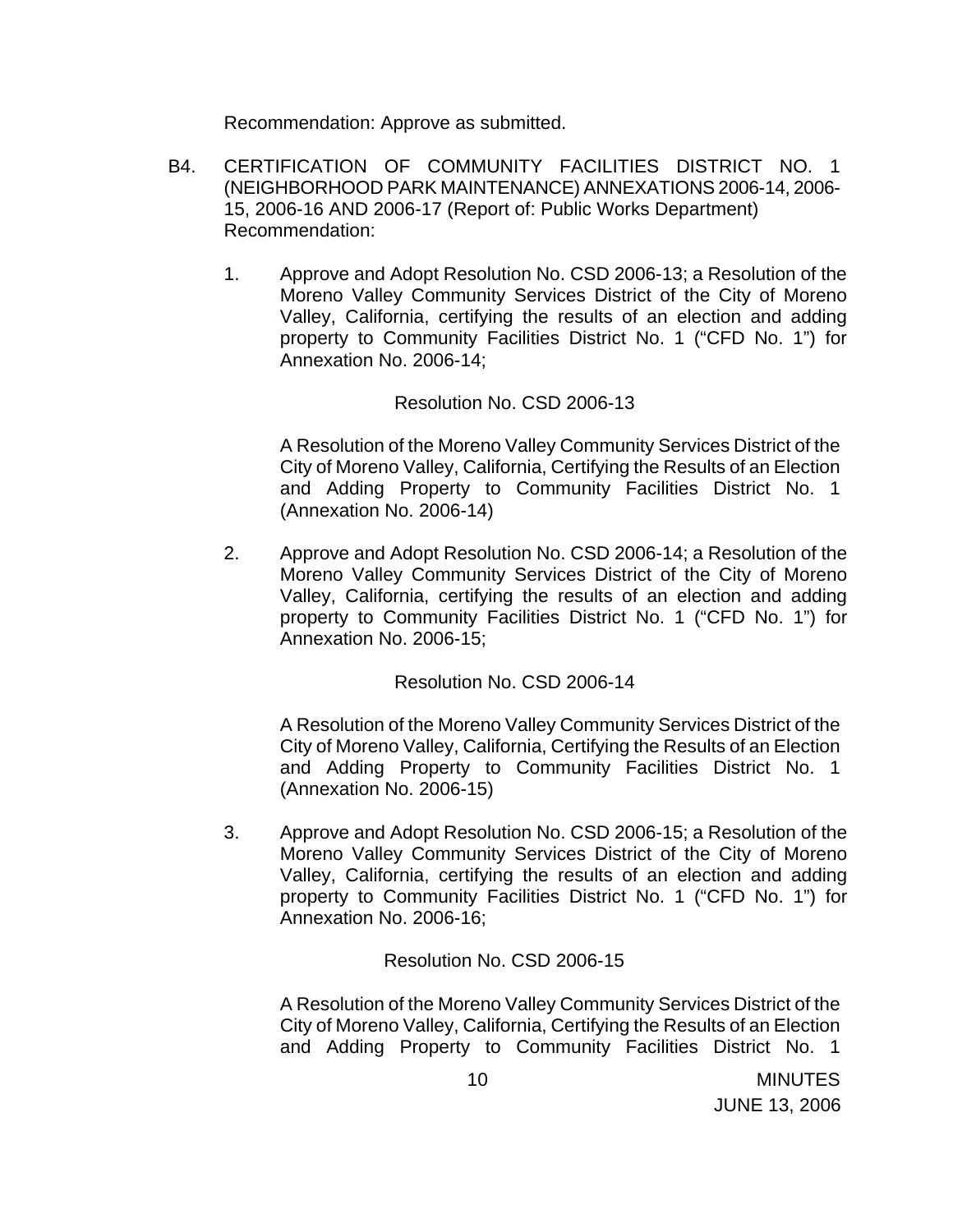(Annexation No. 2006-16)

4. Approve and Adopt Resolution No. CSD 2006-16; a Resolution of the Moreno Valley Community Services District of the City of Moreno Valley, California, certifying the results of an election and adding property to Community Facilities District No. 1 ("CFD No. 1") for Annexation No. 2006-17

Resolution No. CSD 2006-16

 A Resolution of the Moreno Valley Community Services District of the City of Moreno Valley, California, Certifying the Results of an Election and Adding Property to Community Facilities District No. 1 (Annexation No. 2006-17)

- B5. PUBLIC MEETING REGARDING MAIL BALLOT PROCEEDINGS FOR TRACT 22180-2 AND -3 BALLOTED ITEMS: CSD ZONE B AND CSD ZONE D; APN 316-110-004 ONLY IN TENTATIVE TRACT 33381 BALLOTED ITEM: CSD ZONE B (Report of: Public Works Department) Recommendation: Accept public comments regarding the mail ballot proceeding for:
	- a) Tract 22180-2 and 3 (and all the affected phases) for inclusion into and approval of the annual parcel charge for CSD Zone B (Residential Street Lighting) and CSD Zone D (Parkway Landscape Maintenance); and
	- b) APN 316-110-004 in Tentative Tract 33381 for inclusion into and approval of the annual parcel charge for CSD Zone B.
- B6. PUBLIC MEETING REGARDING MAIL BALLOT PROCEEDINGS FOR TENTATIVE PARCEL MAP 34411 AND PANORAMA DEVELOPMENT, ASSESSOR PARCEL NUMBER (APN) 312-020-015, AND RIDGE MORENO VALLEY, LLC – APNS 297-170-013, 297-170-014, 297-170-050, 297-170- 054 AND 297-190-005 BALLOTED ITEM: CSD ZONE M (Report of: Public Works Department) Recommendation: Accept public comments regarding the mail ballot proceedings for:
	- a) Tentative Parcel Map 34411, Panorama Development APN 312-020- 015 (and any division thereof) and Ridge Moreno Valley, LLC – APNs 297-170-013, 297-170-014, 297-170-050, 297-150-054 and 297-190-005 (and any division thereof) for inclusion into CSD Zone M (Commercial, Industrial and Multifamily Improved Median Maintenance) and approval of the annual parcel charge.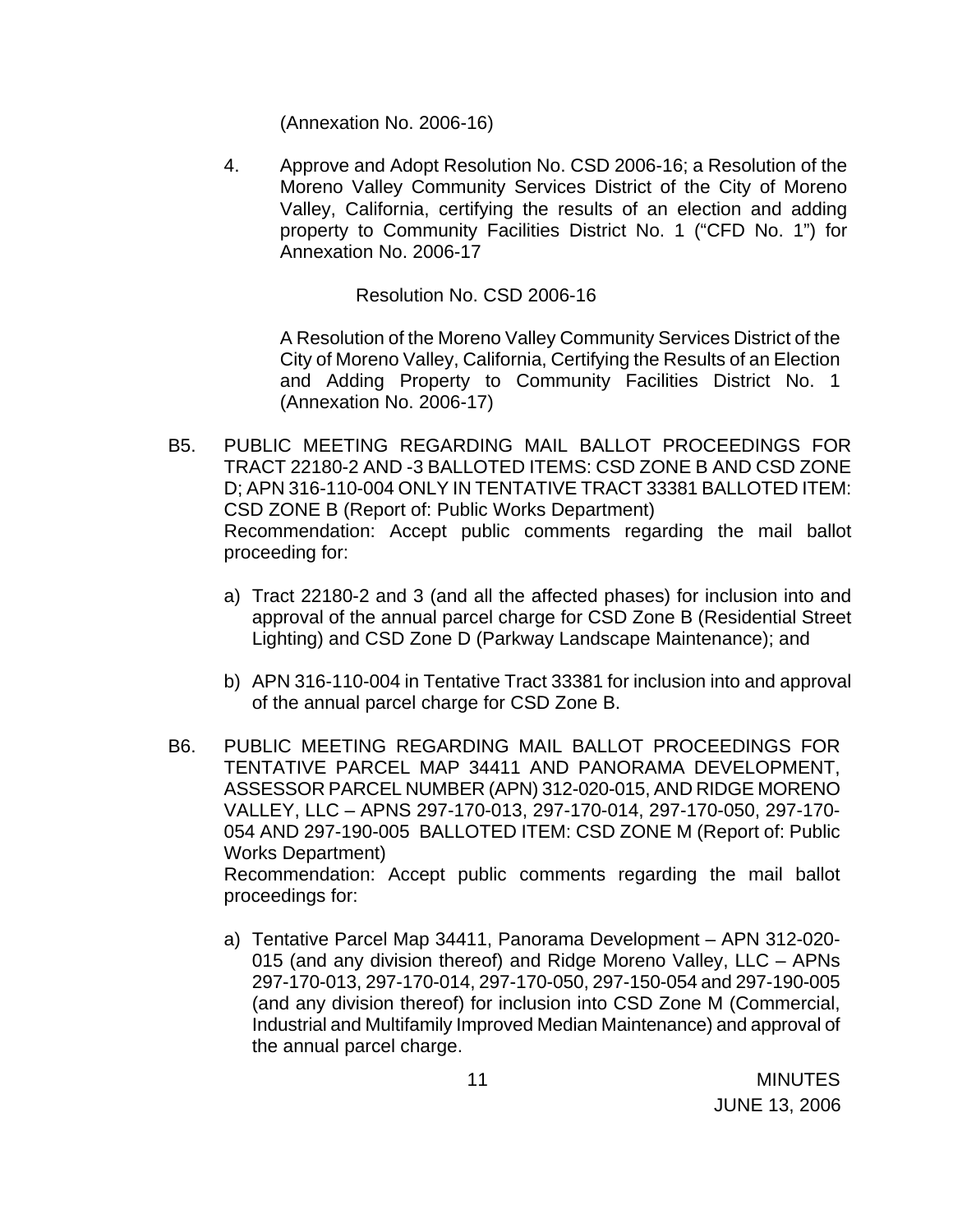- B7. AUTHORIZATION TO CLOSE PUBLIC STREETS FOR THE INDEPENDENCE DAY FESTIVITIES ON TUESDAY, JULY 4, 2006 (Report of: Parks and Recreation Department) Recommendation:
	- 1) Authorize the closure of the following streets between the hours of 7:00 a.m. and 12:00 noon for the purpose of conducting the Fourth of July Parade scheduled to take place on July 4, 2006.
		- a. TownGate Boulevard between Frederick Street, Eucalyptus Avenue and Memorial Way;
		- b. Frederick Street between Centerpointe Drive and Cactus Avenue;
		- c. Cottonwood Avenue between Pan Am Boulevard and Dunhill Drive;
		- d. Eucalyptus Avenue between Pan Am Boulevard and Kochi Drive;
		- e. Dracaea Avenue between Pan Am Boulevard and Kochi Drive;
		- f. Atlantic Circle east of Frederick Street;
		- g. Brabham Street between Frederick Street and Andretti Street;
		- h. TownGate Boulevard between Frederick Street and Heritage Way;
		- i. Bay Avenue between Kristina Court and Courage Street;
		- j. Alessandro Boulevard between Chagall Court and Elsworth Street;
		- k. Resource Way between Frederick Street and Corporate Way;
		- l. Corporate Way between Calle San Juan de Los Lagos and Resource Way;
		- m. Calle San Juan de Los Lagos between Frederick Street and Veterans Way;
		- n. Veterans Way between Cactus Avenue and Alessandro Boulevard; and
		- o. Heritage Way between TownGate Boulevard and Town Circle.
	- 2) Authorize the closure of the following streets to through traffic, to remain open only to residents, between the hours of 11:00 a.m. and 9:00 p.m. for the purpose of conducting the Fourth of July Festival and Fireworks Program scheduled to take place on July 4, 2006.
		- a. Petaluma Avenue between Napa Valley and Morrison Street;
		- b. Napa Valley between Dracaea Avenue and Petaluma Avenue;
		- c. Lakeport Drive at Cottonwood Avenue;
		- d. Burney Pass Drive between Cottonwood Avenue and Dracaea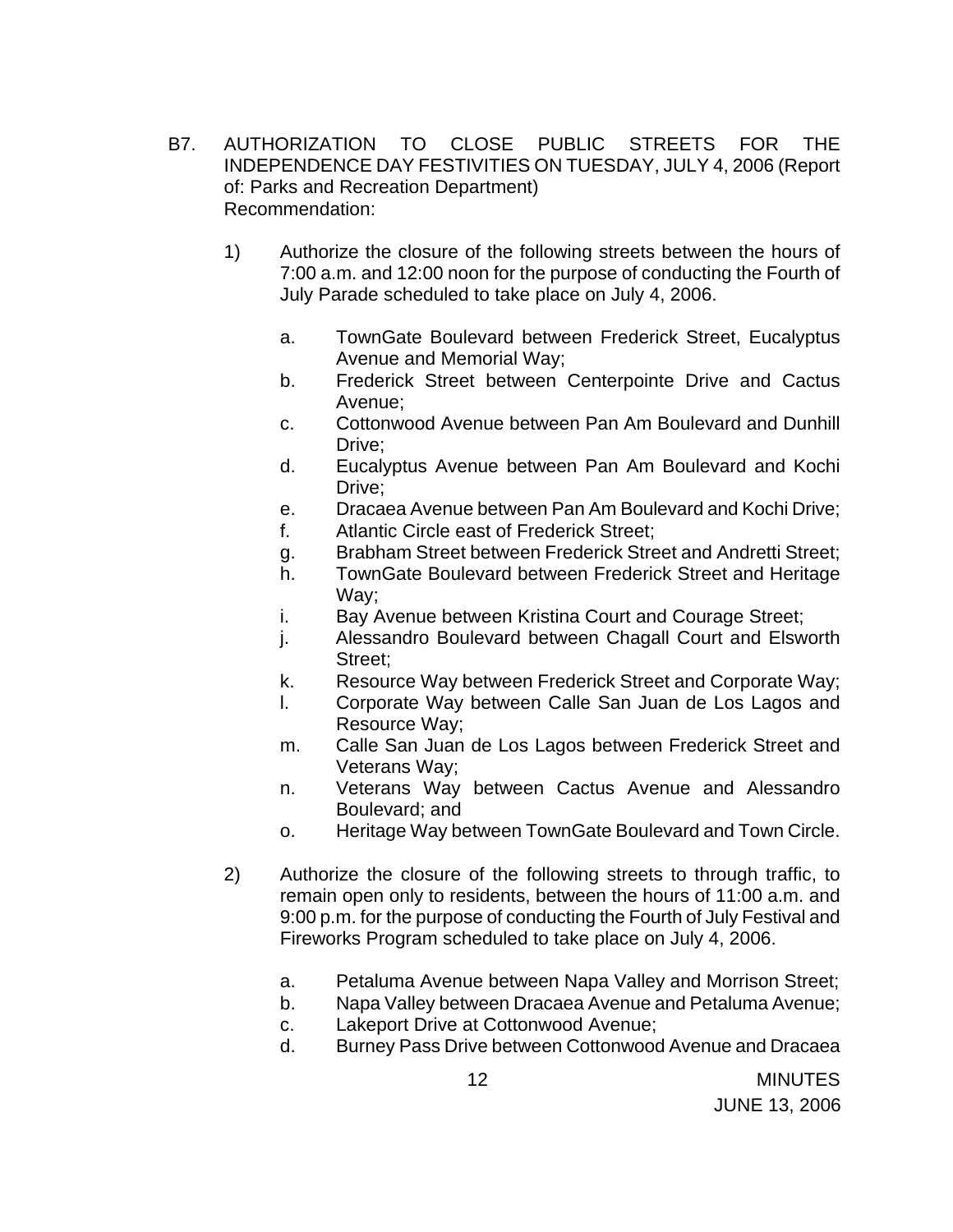Avenue;

- e. Rockport Drive between Yuba Pass Road and Morrison Street;
- f. Dracaea Avenue between Morrison Street and Nason Street;
- g. Letterman Street at Cottonwood Avenue;
- h. Athletics Drive at Cottonwood Avenue; and
- i. Mascot Lane at Dracaea Avenue.

The streets closed to through traffic are to prevent overflow parking from the fireworks program into residential areas. Also, for a short period and immediately following the fireworks display, staff recommends that the City Council authorize one-way traffic on various streets in the vicinity of Morrison Park as directed by the Moreno Valley Police Department.

### **C. CONSENT CALENDAR** - **COMMUNITY REDEVELOPMENT AGENCY**

- C1. ORDINANCES FIRST READING BY TITLE ONLY Waived reading of all Ordinance Introductions and read by title only.
- C2. MINUTES SPECIAL MEETING OF MAY 10, 2006 (Report of: City Clerk's Department) Recommendation: Approve as submitted.
- C3. MINUTES REGULAR MEETING OF MAY 23, 2006 (Report of: City Clerk's Department) Recommendation: Approve as submitted.

### **D. CONSENT CALENDAR** - **BOARD OF LIBRARY TRUSTEES**

- D1. ORDINANCES FIRST READING BY TITLE ONLY Waived reading of all Ordinance Introductions and read by title only.
- D2. MINUTES REGULAR MEETING OF MAY 23, 2006 (Report of: City Clerk's Department) Recommendation: Approve as submitted.

 **Items A2, A3, B2, B3, C2, C3, and D2 approved by a 3-0-1-1 vote. m/Batey, s/White, Stewart abstaining and West absent. The remainder of the Joint Consent Calendar Items approved by a 4-0-1 vote. m/Batey, s/White, West absent.**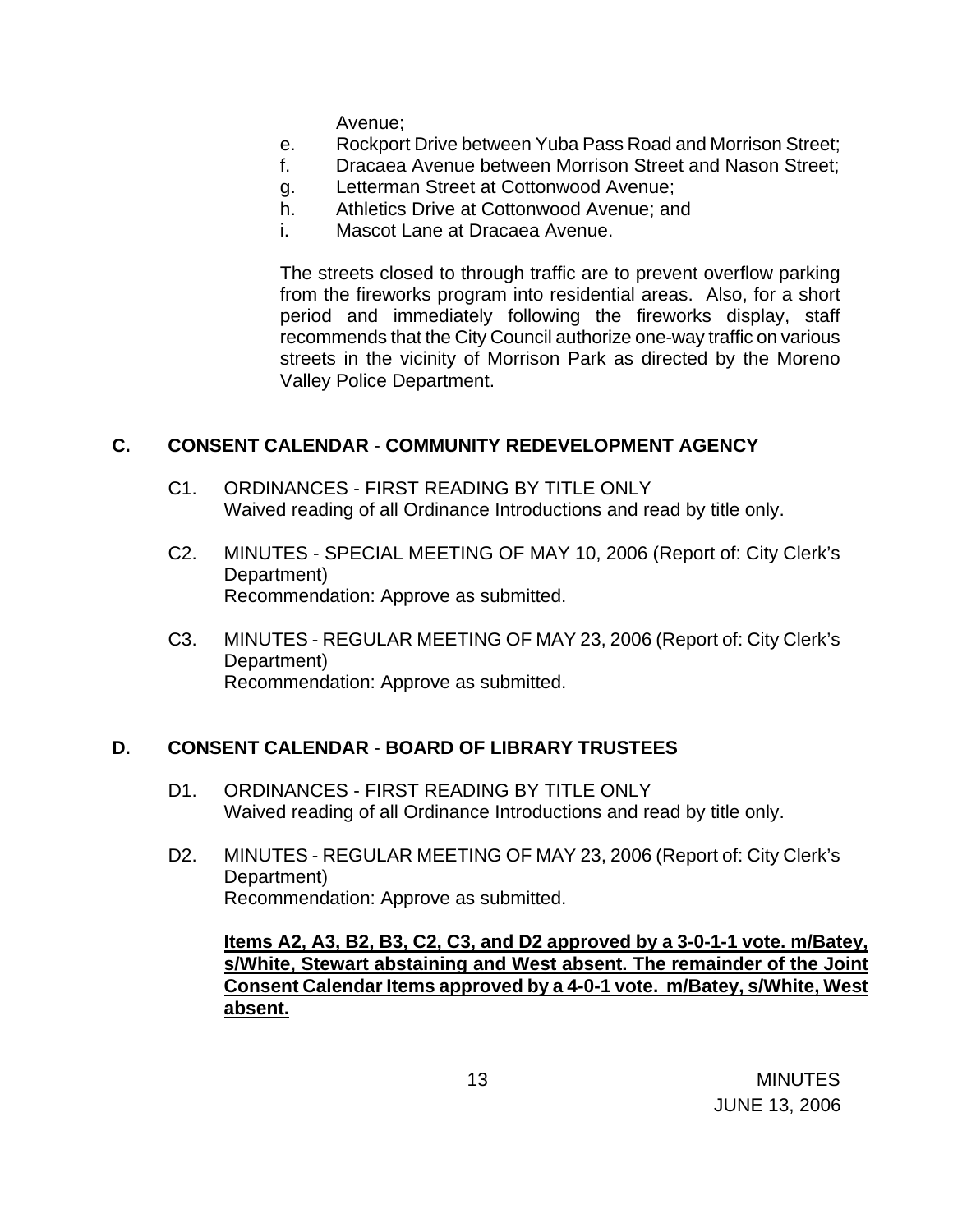# **E. PUBLIC HEARINGS**

- E2. PUBLIC HEARING TO CONSIDER PUBLIC COMMENTS REGARDING THE NATIONAL POLLUTANT DISCHARGE ELIMINATION SYSTEM (NPDES) REGULATORY RATE SCHEDULE FOR NEW RESIDENTIAL AND COMMON INTEREST, COMMERCIAL, INDUSTRIAL AND QUASI-PUBLIC USE DEVELOPMENT PROPOSED FISCAL YEAR 2006/2007 ANNUAL RATES (Report of: Public Works Department) Recommendation: That the City Council:
	- 1. Conduct a Public Hearing to consider all objections or protests of the NPDES Regulatory Rate as provided in the Public Notice; and

 Mayor Flickinger opened the public testimony portion of the public hearing; there being none, public testimony was closed.

2. Adopt Resolution No. 2006-63 a Resolution of the City of Moreno Valley, California, authorizing and approving the levy of the National Pollutant Discharge Elimination System (NPDES) Regulatory Rate for New Residential and Common Interest, Commercial, Industrial and Quasi-Public Use Developments on the County of Riverside Property Tax Roll.

# Resolution No. 2006-63

A Resolution of the City Council of the City of Moreno Valley, California, Approving the Levy of the National Pollutant Discharge Elimination System (NPDES) Regulatory Rate for New Residential and Common Interest, Commercial, Industrial and Quasi-Public Use Developments on the County of Riverside Property Tax Roll

# **Approved by a 4-0-1 vote. m/White, s/Stewart, West absent.**

E3. PUBLIC HEARING TO CONSIDER APPROVING THE CONTINUANCE OF CURRENT MORENO VALLEY COMMUNITY SERVICES DISTRICT ANNUAL PARCEL CHARGES PROPOSED FOR FISCAL YEAR 2006/2007 (Report of: Public Works Department) Recommendation: That the City Council acting in their respective capacities as President and Members of the Board of Directors of the Moreno Valley Community Services District (CSD) ("the Board"), approve and adopt:

 President Flickinger opened the public testimony portion of the public hearing; there being none, public testimony was closed.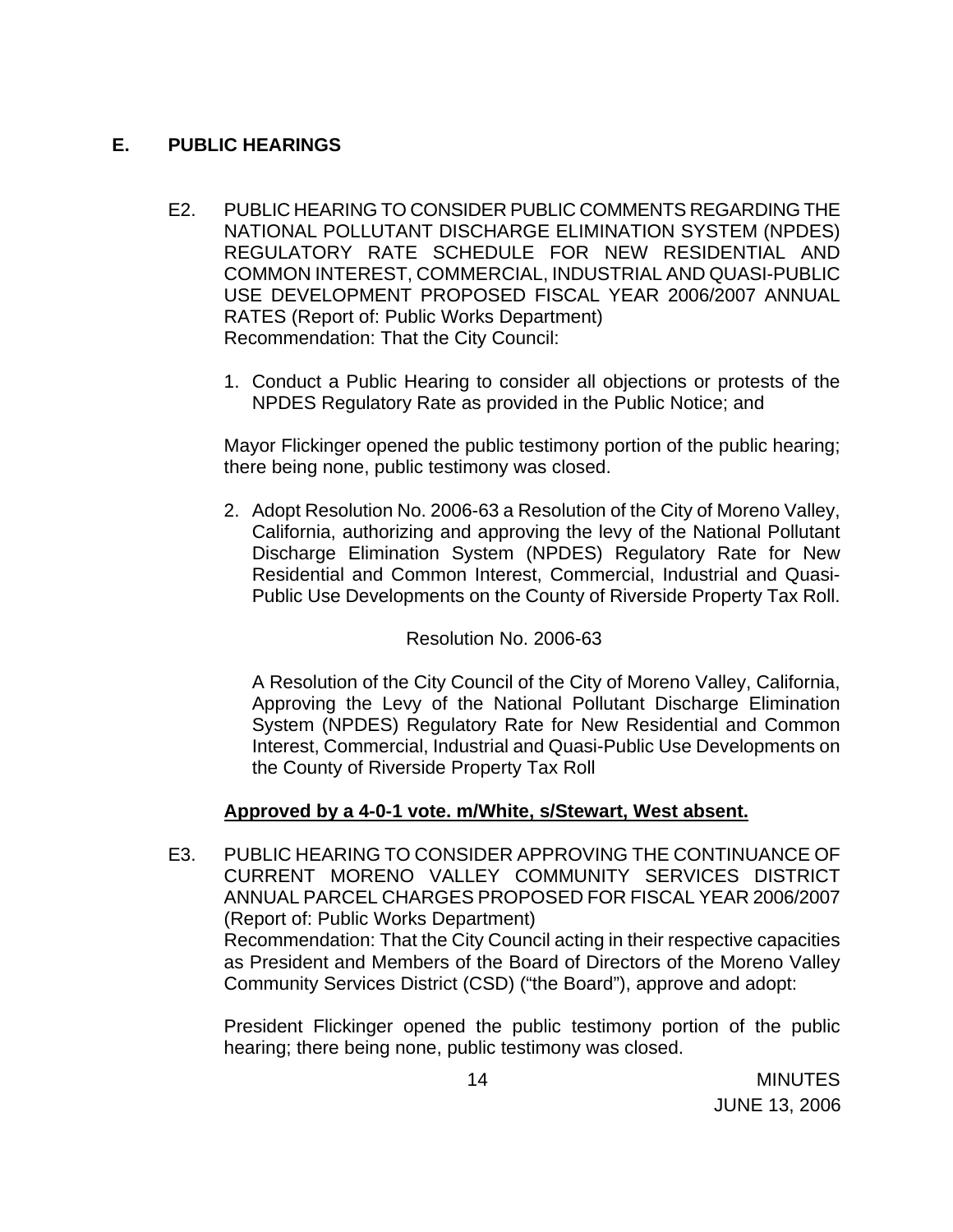1) Resolution No. CSD 2006-17 (Zone A);

### Resolution No. CSD 2006-17

 A Resolution of the Moreno Valley Community Services District of the City of Moreno Valley, California, Approving the Continuance of the Currently Approved Parcel Charge for Furnishing Improvements and Maintenance for Parks and Recreation Services During Fiscal Year 2006/2007

### **Approved by a 4-0-1 vote. m/White, s/Batey, West absent.**

2) Resolution No. CSD 2006-18 (Zone B);

Resolution No. CSD 2006-18

 A Resolution of the Moreno Valley Community Services District of the City of Moreno Valley, California, Approving the Continuance of the Currently Approved Parcel Charge for Furnishing Improvements and Maintenance for Residential Street Lighting Services During Fiscal Year 2006/2007

### **Approved by a 4-0-1 vote. m/White, s/Batey, West absent.**

3) Resolution No. CSD 2006-19 (Zone C);

Resolution No. CSD 2006-19

A Resolution of the Moreno Valley Community Services District of the City of Moreno Valley, California, Approving the Continuance of the Currently Approved Parcel Charge for Furnishing Improvements and Maintenance for Intersection and Arterial Street Lighting Services During Fiscal Year 2006/2007

# **Approved by a 4-0-1 vote. m/White, s/Batey, West absent.**

4) Resolution No. CSD 2006-20 (Zone D);

Resolution No. CSD 2006-20

A Resolution of the Moreno Valley Community Services District of the City of Moreno Valley, California, Approving the Continuance of the Currently Approved Parcel Charge for Furnishing Parkway Landscape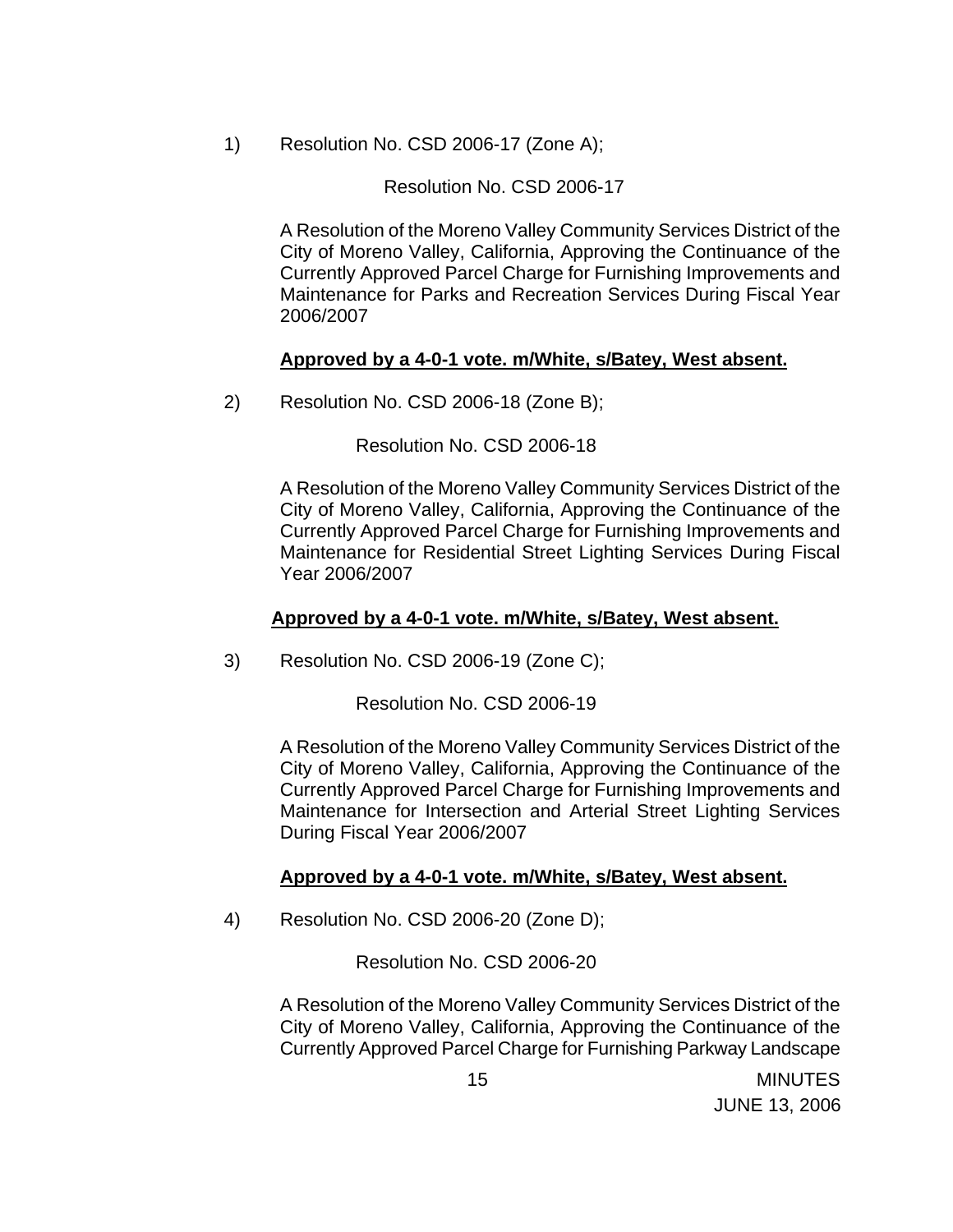Improvement and Maintenance Services During Fiscal Year 2006/2007

### **Approved by a 4-0-1 vote. m/White, s/Batey, West absent.**

5) Resolution No. CSD 2006-21 (Zone E);

Resolution No. CSD 2006-21

A Resolution of the Moreno Valley Community Services District of the City of Moreno Valley, California, Approving the Continuance of the Currently Approved Parcel Charge for Furnishing High-Service-Level Parkway Improvement and Maintenance Services During Fiscal Year 2006/2007

### **Approved by a 4-0-1 vote. m/White, s/Batey, West absent.**

6) Resolution No. CSD 2006-22 (Zone E-1A);

Resolution No. CSD 2006-22

A Resolution of the Moreno Valley Community Services District of the City of Moreno Valley, California, Approving the Continuance of the Currently Approved Parcel Charge for Furnishing Zone E-1A Renaissance Park – Walls/Internal Parkway Landscape Maintenance Services During Fiscal Year 2006/2007

# **Approved by a 4-0-1 vote. m/White, s/Batey, West absent.**

7) Resolution No. 2006-23 (Zone E-3A);

Resolution No. CSD 2006-23

 A Resolution of the Moreno Valley Community Services District of the City of Moreno Valley, California, Approving the Continuance of the Currently Approved Parcel Charge for Providing Zone E-3A (Lasselle Powerline Parkway – Walls/Internal Parkway Landscape Maintenance) Services During Fiscal Year 2006/2007

### **Approved by a 4-0-1 vote. m/White, s/Batey, West absent.**

8) Resolution No. 2006-24 (Zone E-4A);

Resolution No. CSD 2006-24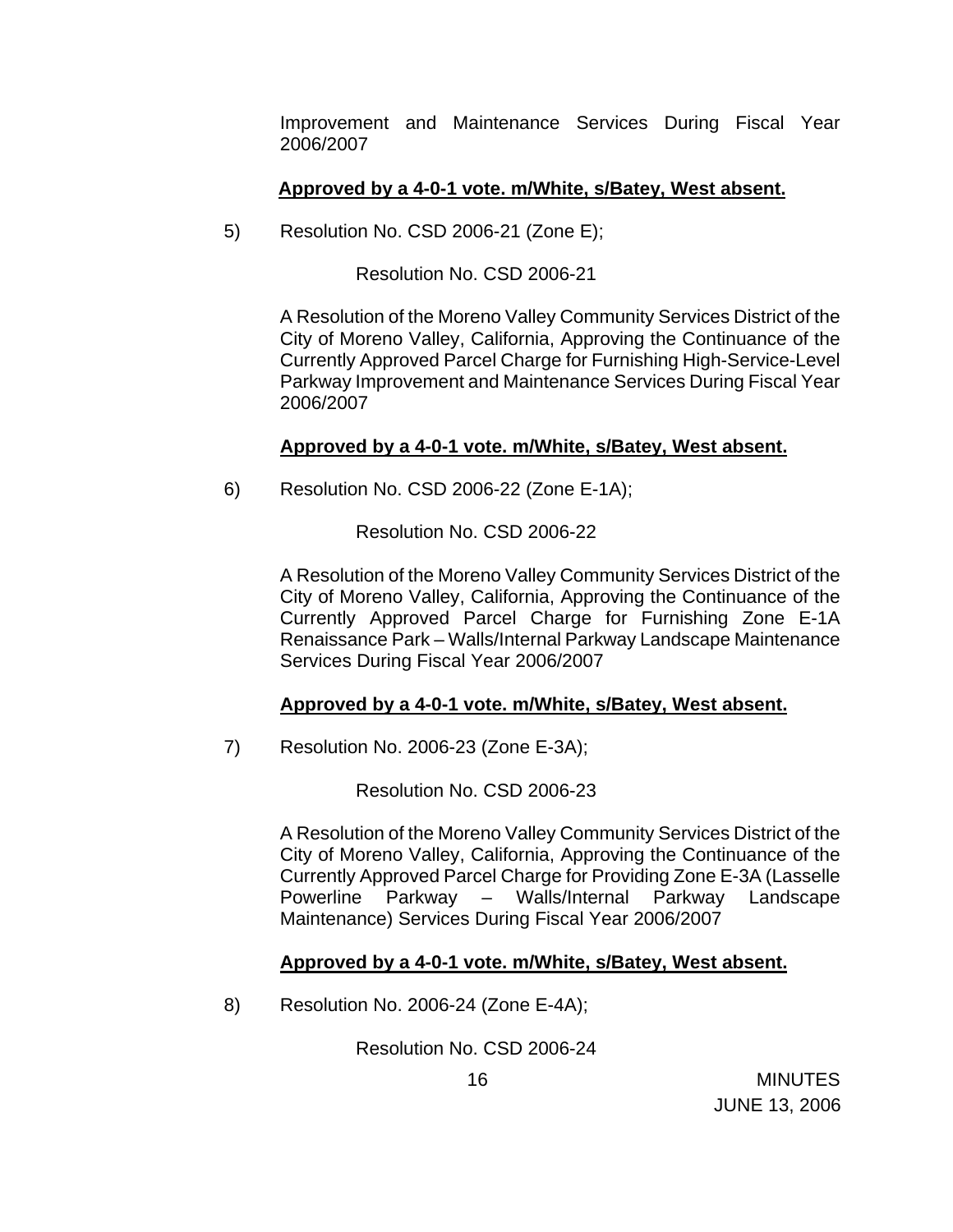A Resolution of the Moreno Valley Community Services District of the City of Moreno Valley, California, Approving the Continuance of the Currently Approved Parcel Charge for Providing Zone E-4A (Daybreak Development – Internal Parkway Landscape Maintenance) Services During Fiscal Year 2006/2007

### **Approved by a 4-0-1 vote. m/White, s/Batey, West absent.**

9) Resolution No. CSD 2006-25 (Zone M);

Resolution No. CSD 2006-25

A Resolution of the Moreno Valley Community Services District of the City of Moreno Valley, California, Approving the Continuance of the Currently Approved Zone M Parcel Charge Calculation for Furnishing Commercial/Industrial/Multifamily Improved Median Maintenance Services During Fiscal Year 2006/2007

# **Approved by a 4-0-1 vote. m/White, s/Batey, West absent.**

E4. PUBLIC HEARING TO CONSIDER APPROVAL AND ADOPTION OF MORENO VALLEY COMMUNITY FACILITIES DISTRICT NO. 87-1 (TOWNGATE) ANNUAL SPECIAL TAX LEVY (Report of: Public Works Department)

Recommendation: That the City Council, acting in its capacity as the legislative body of Community Facilities District (CFD) No. 87-1 (Towngate), approve and adopt Resolution No. 2006-64 implementing the rate and method of apportionment of the special tax levy required to cover the 2006/2007 annual debt service of CFD No. 87-1 (Towngate), as submitted in the Special Tax Report on file in the office of the City Treasurer.

Mayor Flickinger opened the public testimony portion of the public hearing; there being none, public testimony was closed.

### Resolution No. 2006-64

A Resolution of the City Council of the City of Moreno Valley, California, Accepting and Approving the Special Tax Report for Fiscal Year 2006/2007 Regarding Community Facilities District No. 87-1 (Towngate)

JUNE 13, 2006

### **Approved by a 4-0-1 vote. m/Batey, s/White, West absent.**

E5. PUBLIC HEARING TO CONSIDER APPROVAL AND ADOPTION OF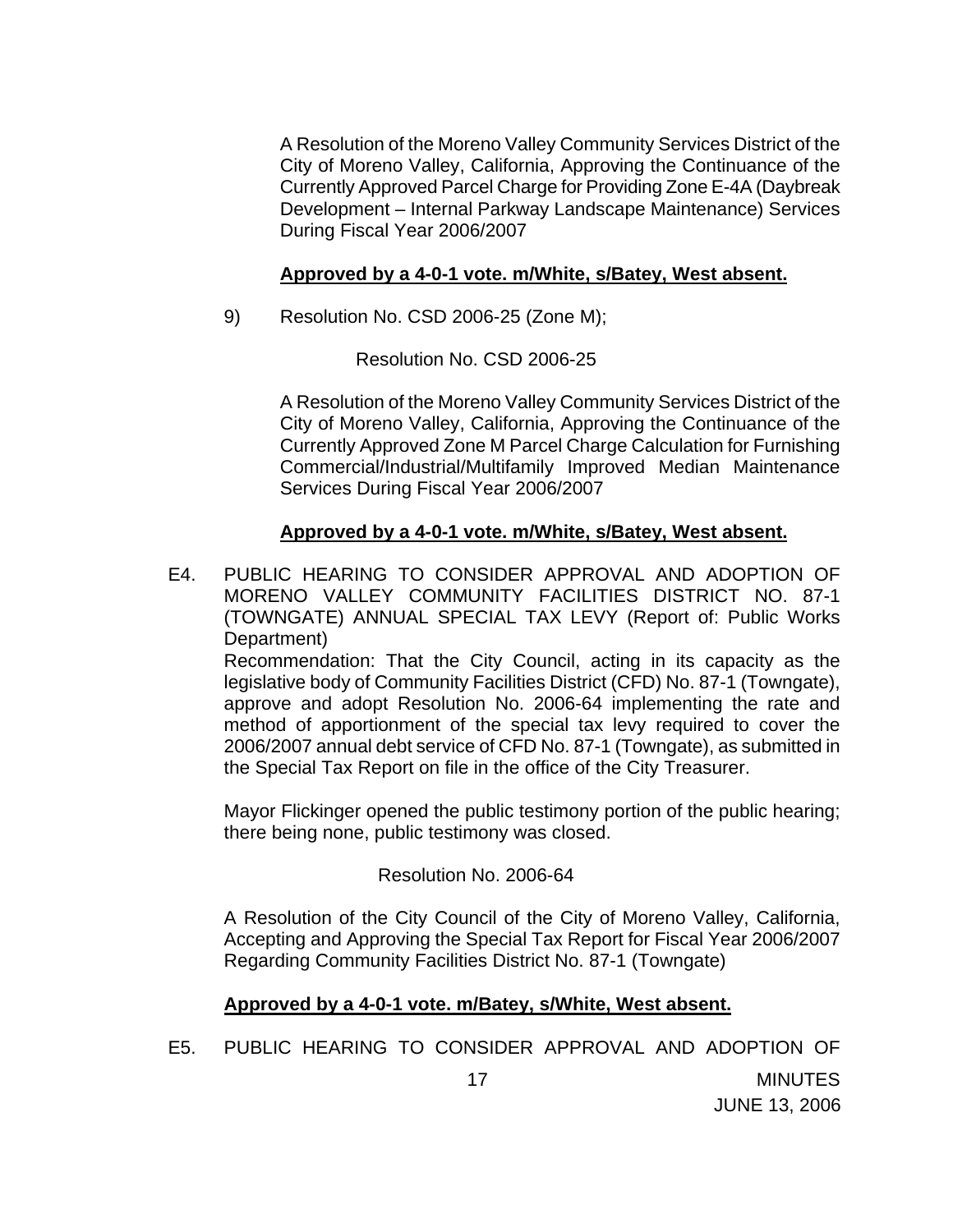MORENO VALLEY COMMUNITY FACILITIES DISTRICT NO. 87-1 (TOWNGATE) IMPROVEMENT AREA NO. 1 ANNUAL SPECIAL TAX LEVY (Report of: Public Works Department)

 Recommendation: That the City Council, acting in its capacity as the legislative body of Community Facilities District (CFD) No. 87-1 (Towngate) Improvement Area No. 1 (the "District"), approve and adopt Resolution No. 2006-65 implementing the rate and method of apportionment of the special tax levy required to cover the annual debt service of CFD No. 87-1 (Towngate) Improvement Area No. 1, as submitted in the Special Tax Report on file in the office of the City Treasurer.

Mayor Flickinger opened the public testimony portion of the public hearing; there being none, public testimony was closed.

# Resolution No. 2006-65

 A Resolution of the City Council of the City of Moreno Valley, California, Accepting and Approving the Report for Fiscal Year 2006/2007 Regarding Community Facilities District No. 87-1 (Towngate) Improvement Area No. 1

### **Approved by a 4-0-1 vote. m/Stewart, s/Batey, West absent.**

E6. PUBLIC HEARING TO CONSIDER APPROVAL AND ADOPTION OF MORENO VALLEY COMMUNITY FACILITIES DISTRICT NO. 1 (NEIGHBORHOOD PARK MAINTENANCE) ANNUAL SPECIAL TAX LEVY (Report of: Public Works Department) Recommendation: That the City Council, acting in the capacity as the Board of Directors of the Moreno Valley Community Services District (CSD) (the "Board") and as the legislative body of Community Facilities District (CFD) No. 1 (Neighborhood Park Maintenance), approve and adopt Resolution No. CSD 2006-26 implementing the rate and method of apportionment of the special tax levy required to cover the Special Tax Requirement as submitted in the Special Tax Report on file in the office of the City Treasurer.

President Flickinger opened the public testimony portion of the public hearing; there being none, public testimony was closed.

# Resolution No. CSD 2006-26

 A Resolution of the Moreno Valley Community Services District of the City of Moreno Valley, California, Accepting and Approving the Special Tax Report for Fiscal Year 2006/2007 Regarding Community Facilities District No. 1 (Neighborhood Park Maintenance)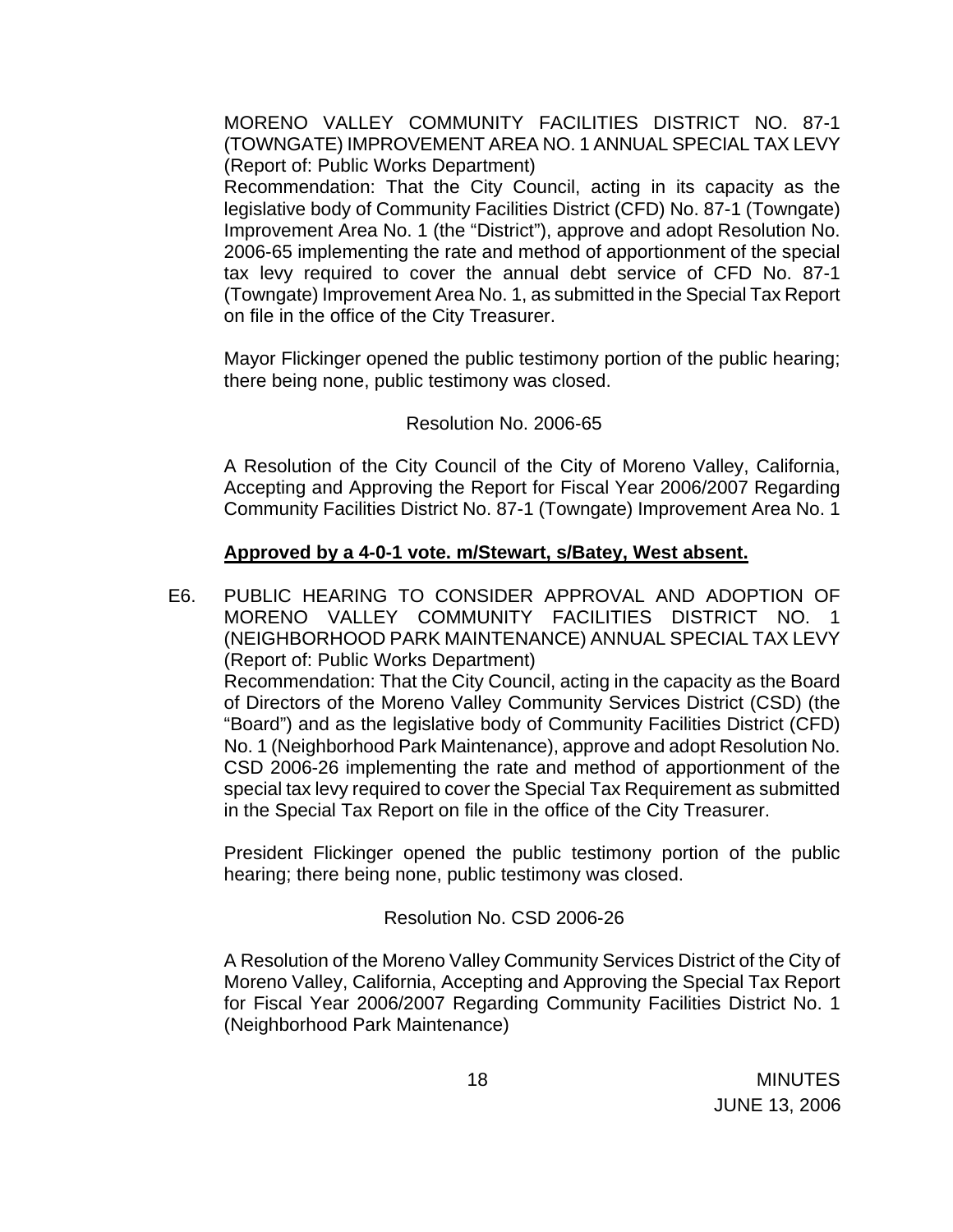### **Approved by a 4-0-1 vote. m/Stewart, s/Batey, West absent.**

E7. PUBLIC HEARING TO CONSIDER APPROVAL AND ADOPTION OF COMMUNITY FACILITIES DISTRICT NO. 3 OF THE CITY OF MORENO VALLEY (AUTO MALL REFINANCING) SPECIAL TAX BONDS, SERIES 2000 ANNUAL SPECIAL TAX LEVY (Report of: Public Works Department) Recommendation: That the City Council, acting in its capacity as the legislative body of Community Facilities District No. 3 of the City of Moreno Valley (Auto Mall Refinancing) ("CFD No. 3"), approve and adopt Resolution No. 2006-72 implementing the rate and method of apportionment of the special tax levy required to cover the annual debt service of CFD No. 3, as submitted in the Special Tax Report on file in the office of the City Treasurer.

Mayor Flickinger opened the public testimony portion of the public hearing; there being none, public testimony was closed.

### Resolution No. 2006-72

A Resolution of the City Council of the City of Moreno Valley, California, Accepting and Approving the Special Tax Report for Fiscal Year 2006/2007 Regarding Community Facilities District No. 3 of the City of Moreno Valley (Auto Mall Refinancing)

### **Approved by a 4-0-1 vote. m/Stewart, s/Batey, West absent.**

# **G. REPORTS**

# G1. REPORTS ON REGIONAL AND REIMBURSABLE ACTIVITIES

a.) Report on March Joint Powers Authority by Council Member Stewart

 Council Member Stewart announced Lori Stone has resigned her position with the MJPA to be effective sometime in July. Stated the MJPA will be holding two full meetings per month one of which will be a study session format. Also stated he has received a letter from the Community Alliance for Riverside Environmental and Economy's attorney who is asking for an investigation of the March Joint Powers Authority. DHL is attempting to add another airplane to its fleet. Announced the name they are recommending for the new Metrolink train station is "Moreno Valley/March Field."

Mayor Flickinger and Council Member White announced their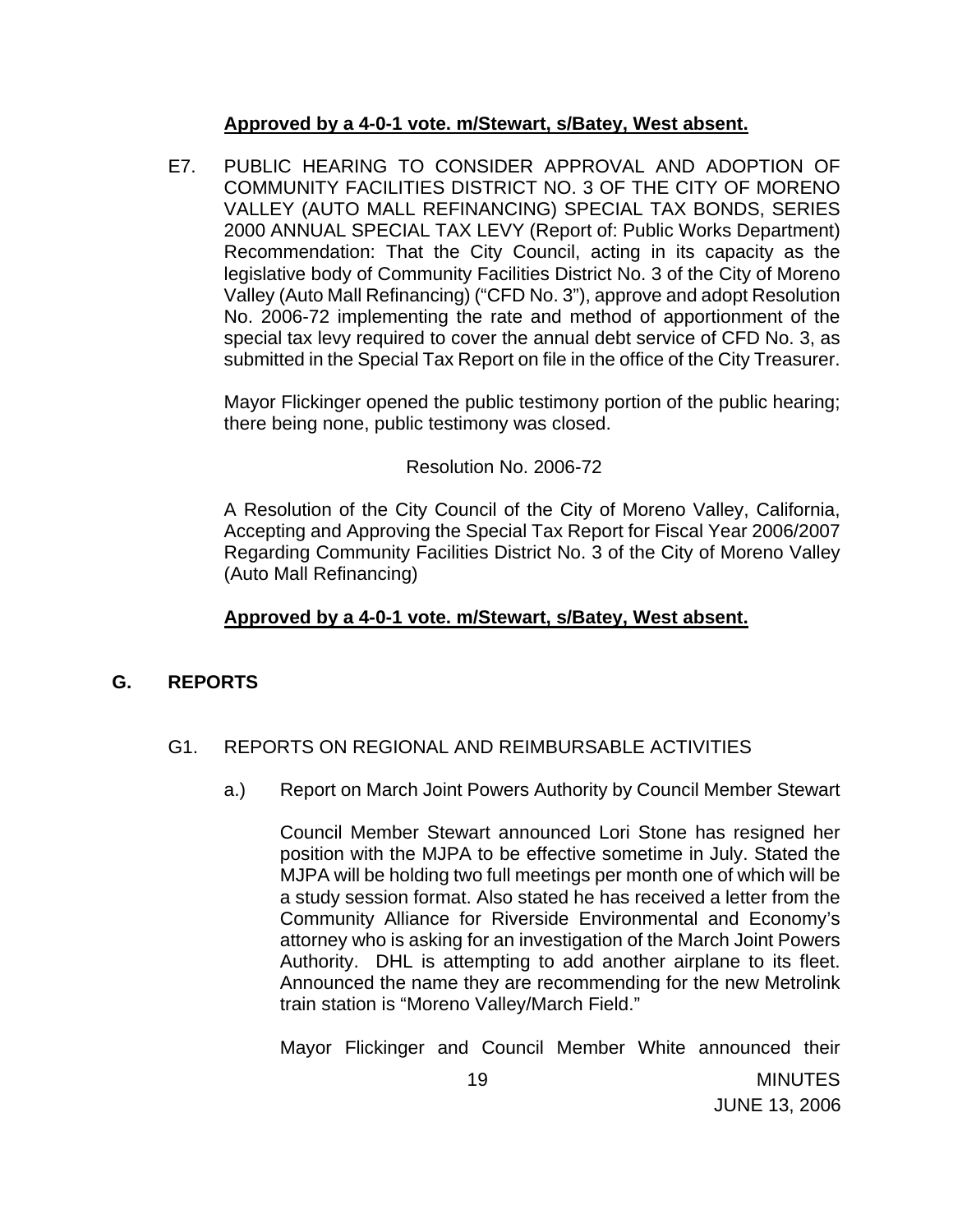reimbursable activities.

- G2. EMWD CACTUS AVENUE PIPELINE PROJECT PRESENTATION ORAL PRESENTATION BY CHARLIE BACKMAN, ASSISTANT GENERAL MANAGER OF EASTERN MUNICIPAL WATER DISTRICT
- G3. GENERAL MUNICIPAL ELECTION NOVEMBER 7, 2006 RESOLUTIONS CALLING AND GIVING NOTICE; REQUESTING CONSOLIDATION WITH STATEWIDE GENERAL ELECTION; AND ADOPTING REGULATIONS PERTAINING TO CANDIDATES' STATEMENTS (Report of: City Clerk's Department)

Recommendation: That the City Council:

 Mayor Flickinger opened the agenda item for public comments; there being none, public comments were closed.

1. Adopt:

Resolution No. 2006-66, calling and giving notice of the holding of a general municipal election on Tuesday, November 7, 2006 of certain officers as required by the provisions of the laws of the State of California relating to general law cities;

Resolution No. 2006-66

A Resolution of the City Council of the City of Moreno Valley, California, Calling and Giving Notice of the Holding of a General Municipal Election on Tuesday, November 7, 2006 of Certain Officers as Required by the Provisions of the Laws of the State of California Relating to General Law Cities

### **Approved by a 4-0-1 vote. m/Batey, s/White, West absent.**

Resolution No. 2006-67, requesting the Board of Supervisors of the County of Riverside to consolidate a general municipal election with the statewide general election to be held on Tuesday, November 7, 2006, pursuant to §10403 of the California Elections Code; and

Resolution No. 2006-67

A Resolution of the City Council of the City of Moreno Valley, California, Requesting the Board of Supervisors of the County of Riverside to Consolidate a General Municipal Election with the Statewide General Election to Be Held on Tuesday, November 7,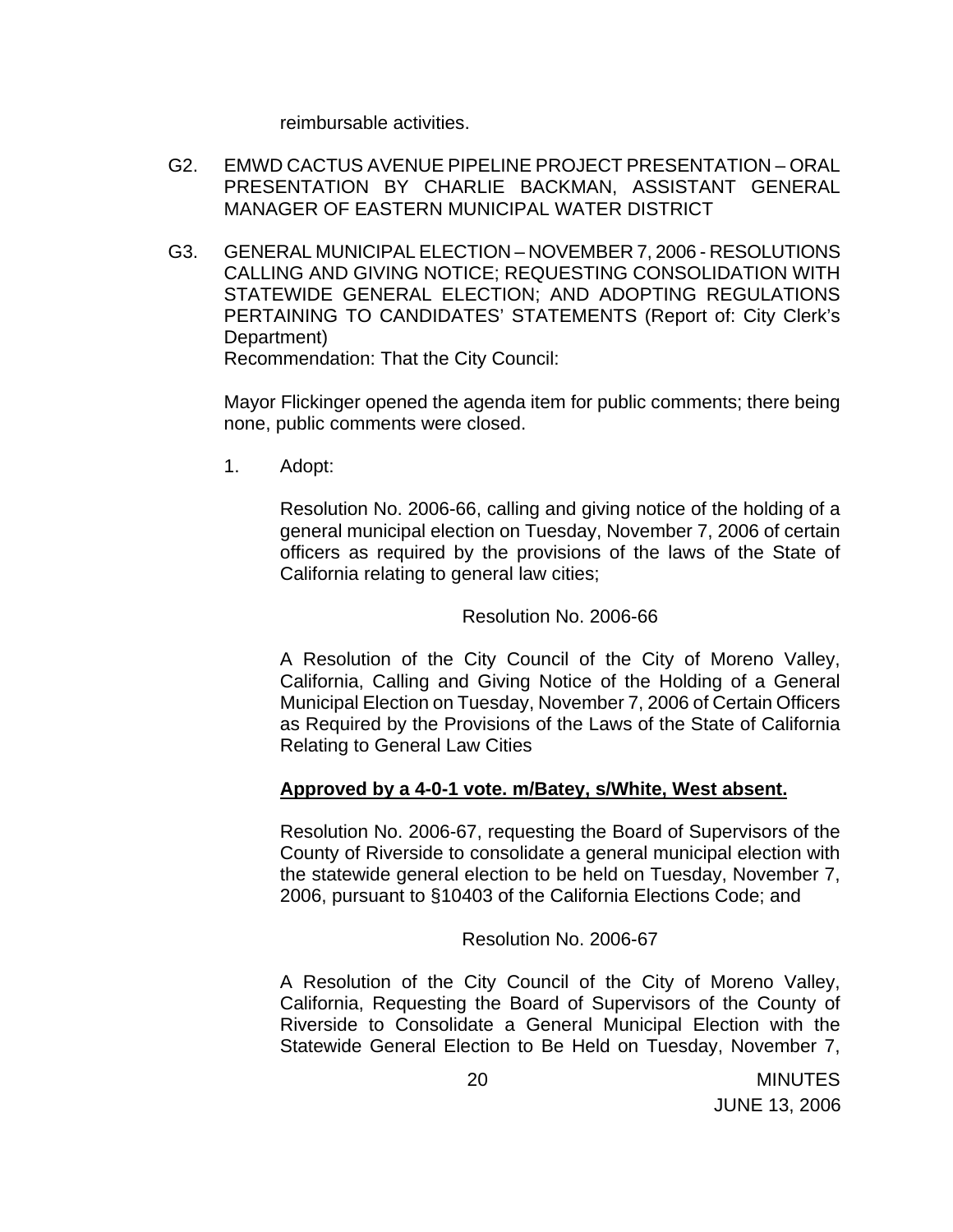2006, Pursuant to Section 10403 of the California Elections Code

# **Approved by a 4-0-1 vote. m/Batey, s/White, West absent.**

Resolution No. 2006-68, adopting regulations for candidates for elective office pertaining to candidates' statements submitted to the voters at an election to be held on Tuesday, November 7, 2006.

### Resolution No. 2006-68

A Resolution of the City Council of the City of Moreno Valley, California, Adopting Regulations for Candidates for Elective Office Pertaining to Candidates' Statements Submitted to the Voters for the Election to be held on Tuesday, November 7, 2006

### **Approved by a 4-0-1 vote. m/Batey, s/White, West absent.**

2. Approve the Municipal Information Form and authorize the City Clerk to submit the completed form and the resolutions to the Registrar of Voters.

### **Approved by a 4-0-1 vote. m/Stewart, s/Batey, West absent.**

G4. EIGHTH AMENDMENT TO JOINT EXERCISE OF POWERS AGREEMENT REGARDING THE RIVERSIDE COUNTY HABITAT CONSERVATION AGENCY (Report of: Community Development Department) Recommendation: That the City Council:

 Mayor Flickinger opened the agenda item for public comments; there being none, public comments were closed.

- A. Approve the Eight Amendment to the Joint Exercise of Powers Agreement regarding the Riverside County Habitat Conservation Agency;
- B. Authorize the Mayor and City Clerk to execute the document concerning the Riverside County Habitat Conservation Agency; and
- C. Direct the City Clerk to forward said amendments to the Riverside County Habitat Conservation Agency.

# **Approved by a 4-0-1 vote. m/Batey, s/Stewart, West absent,**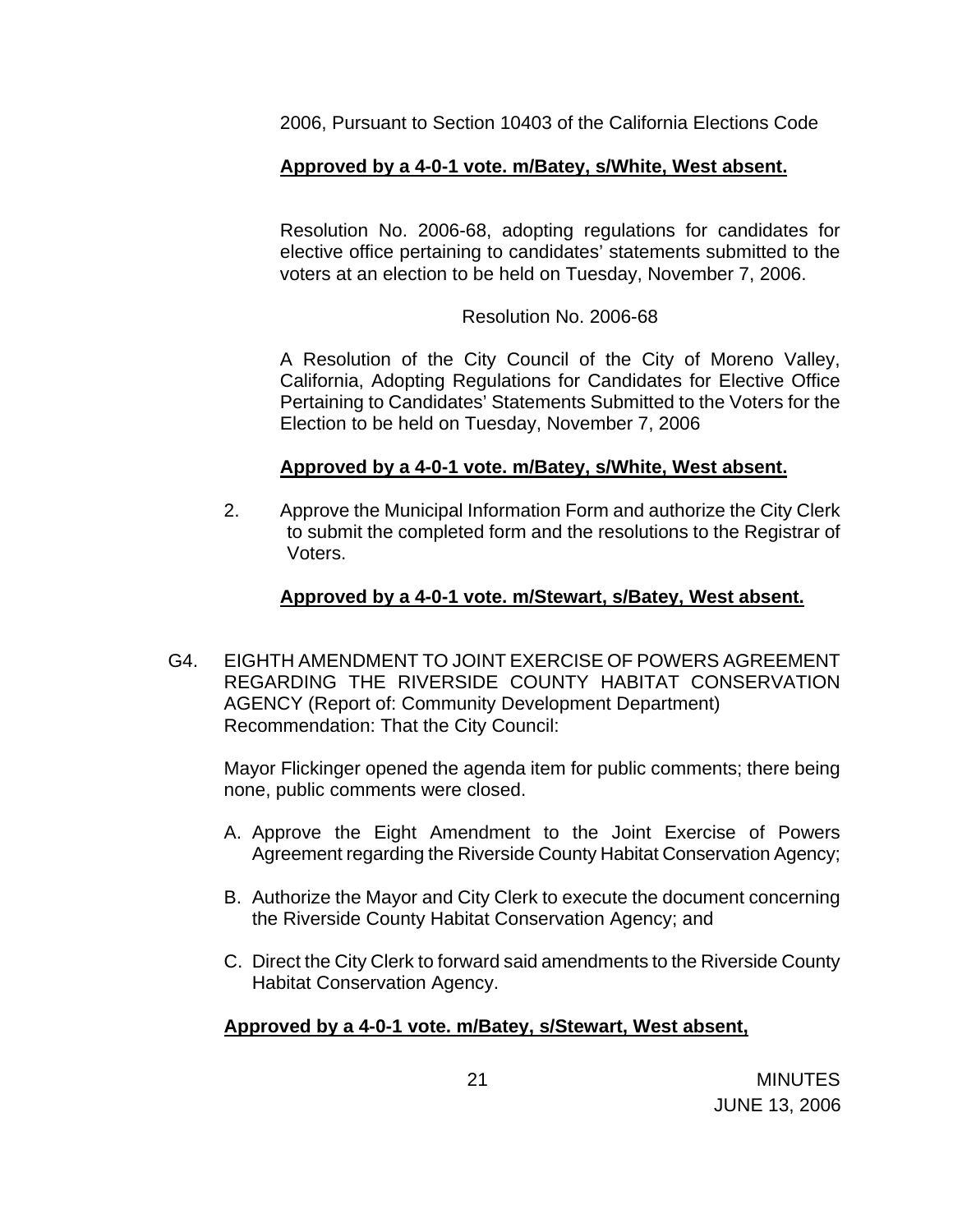G5. ORDINANCE RELATING TO TEMPORARY POLITICAL SIGNS (Report of: City Clerk's Department) Recommendation: That the City Council introduce Ordinance No. 720, amending Section 9.12.040H of Chapter 9.12 of Title 9 of the City of Moreno Valley Municipal Code, relating to temporary political signs.

 Mayor Flickinger opened the agenda item for public comments; there being none, public comments were closed.

Ordinance No. 720

 An Ordinance of the City of Moreno Valley Amending Section 9.12.040H of Chapter 9.12 of Title 9 of the City of Moreno Valley Municipal Code, Relating to Temporary Political Signs

### **Approved by a 4-0-1 vote. m/Stewart, s/Batey, West absent.**

# **RECESS; RECONVENE**

G6. RESOLUTION DECLARING SUPPORT FOR LEGAL ALTERNATIVES TO ILLEGAL STREET RACING (Report of: City Clerk's Department) Recommendation: That the City Council adopt Resolution No. 2006-70, declaring its support for legal alternatives to illegal street racing. Mayor Flickinger opened the agenda item for public comments; there being none, public comments were closed.

 Sgt. Skip Showalter of the Riverside Police Department made a PowerPoint presentation

Resolution No. 2006-70

 A Resolution of the City Council of the City of Moreno Valley, California, Declaring its Support for Legal Alternatives to Illegal Street Racing

### **Approved by a 4-0-1 vote. m/White, s/Batey, West absent.**

G7. ALPHA III DEVELOPMENT COMPANY ONE MORENO VALLEY 240, L.P. (OAKWOOD APARTMENTS) AFFORDABLE HOUSING AGREEMENT (Report of: Economic Development Department) Recommendation: That the City Council and the Board of Directors of the Community Redevelopment Agency adopt Resolution No. 2006-71 and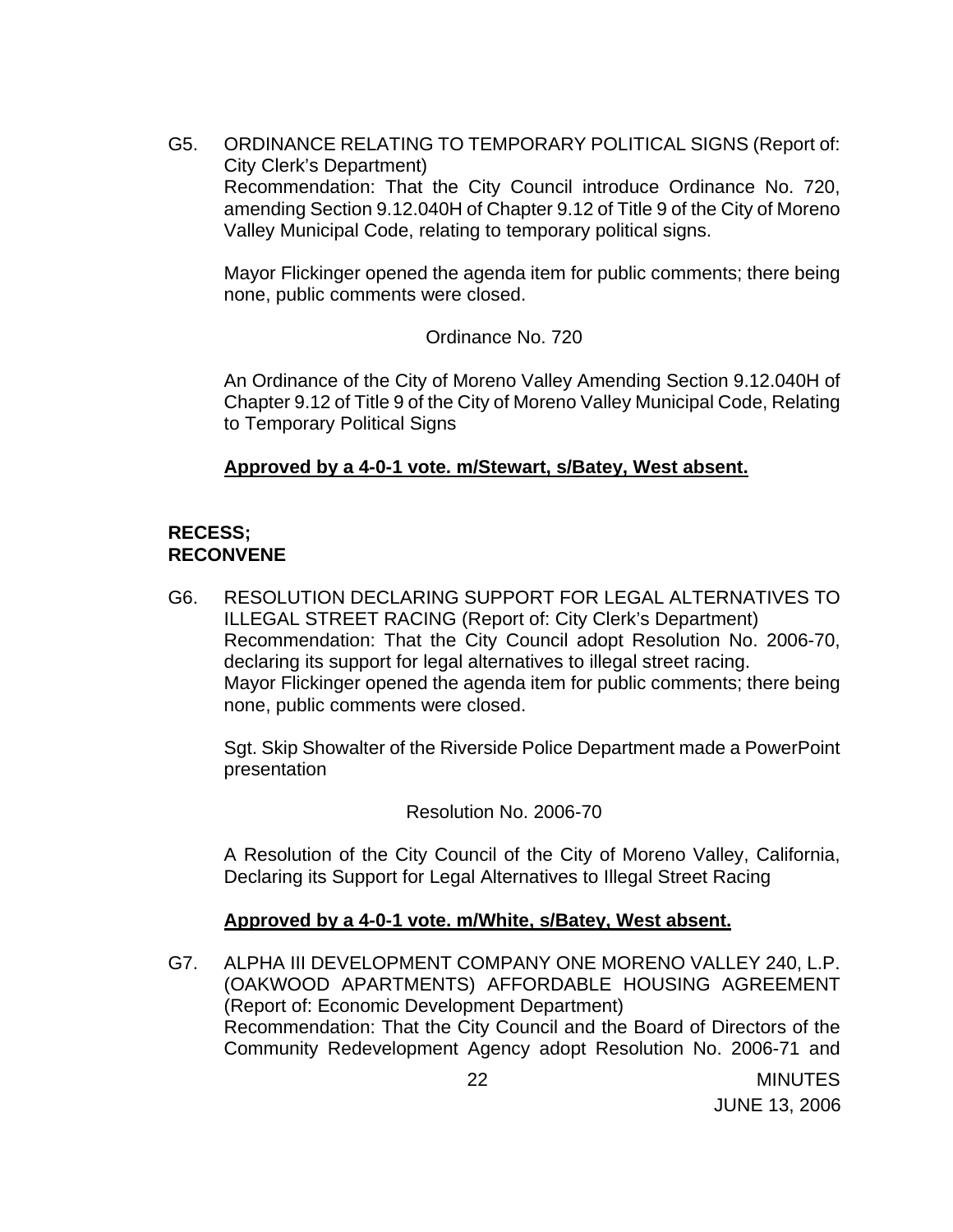Resolution No. RDA 2006-02 approving the Affordable Housing Agreement between the Redevelopment Agency (Agency) and One Moreno Valley 240; and appropriate three million dollars (\$3,000,000) from account number 894.80325 (Multi-family Housing) to fund this project.

 Mayor Flickinger opened the agenda item for public comments. Public comment was received from Charles Ashley, representing One Moreno Valley 240, LP.

Resolution No. 2006-71

 A Resolution of the City Council of the City of Moreno Valley Consenting to the Approval by the Community Redevelopment Agency of the City of Moreno Valley of an Affordable Housing Agreement by and between the Agency and One Moreno Valley 240, L.P., a California Limited Partnership, and Making Certain Findings in Connection Therewith

# **Approved by a 4-0-1 vote. m/Batey, s/White, West absent.**

Resolution No. RDA 2006-02

 A Resolution of the Community Redevelopment Agency of the City of Moreno Valley Approving an Affordable Housing Agreement by and between the Agency and One Moreno Valley 240, L.P., a California Limited Partnership

# **Approved by a 4-0-1 vote. m/Batey, s/White. West absent.**

G8. CONTINUED DISCUSSION ON FY 2006-07 PROPOSED BUDGET (Report of: Finance Department) Recommendation: That City Council continue its discussion on the FY 2006- 07 Proposed Budget and provide direction to staff regarding the recommended service enhancements, or any operating or capital budget policy issues.

 Mayor Flickinger opened the agenda item for public comments. Public comment was received from Steve Razo, supporting the Citrus Wind Ensemble, and Tim Caszatt, supporting the Moreno Valley Master Chorale.

PUBLIC COMMENTS **ON ANY SUBJECT NOT ON THE AGENDA** UNDER THE JURISDICTION OF THE CITY COUNCIL ARE AS FOLLOWS:

### John Hayes

 1) Press Enterprise article regarding DUI checkpoint – 161 vehicles impounded – thanked the Moreno Valley Police Department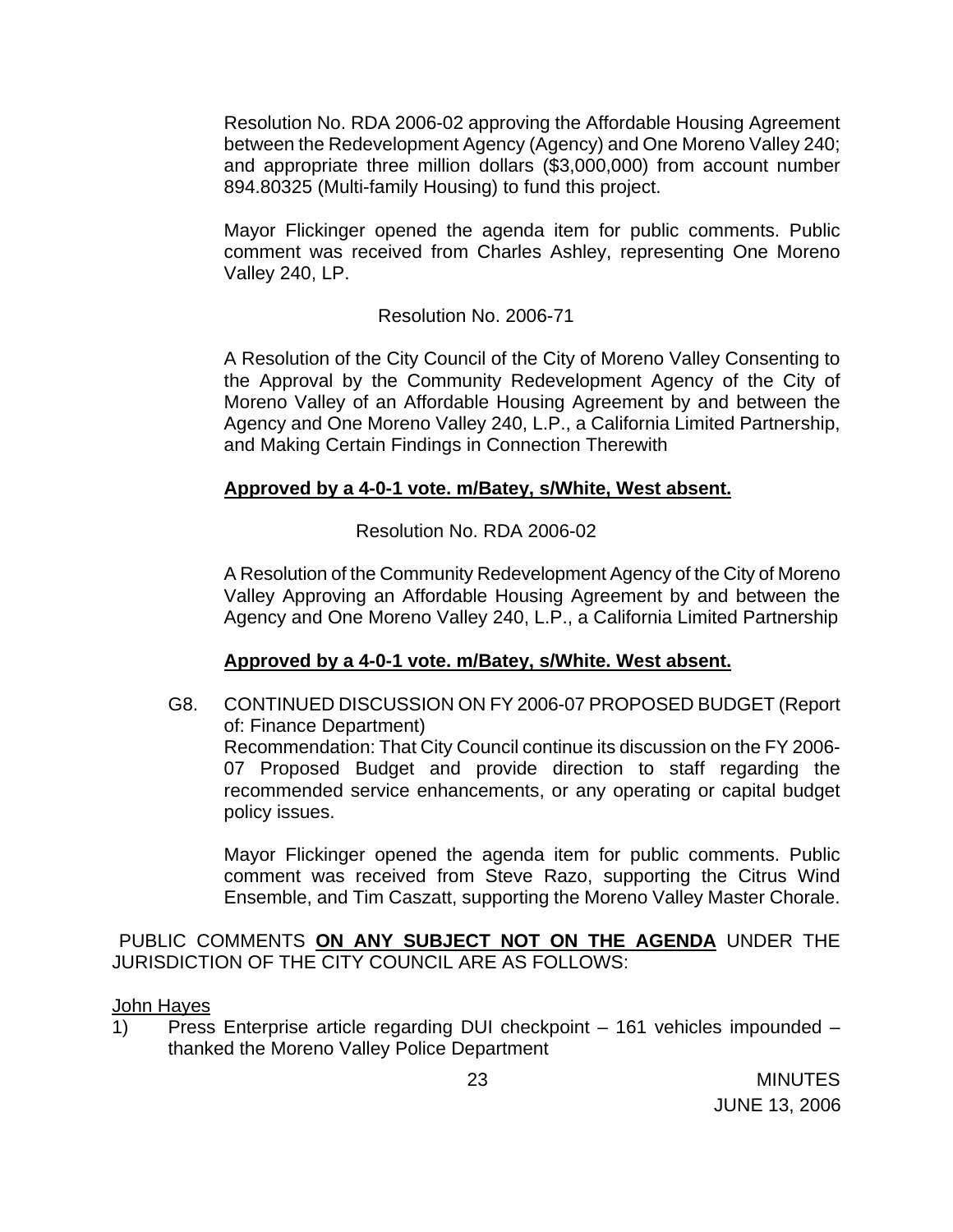2) Illegal use of fireworks on the  $4<sup>th</sup>$  of July – asked Council to consider additional Police Department patrols

### **Approved by a unanimous vote to reopen the public hearing on item E1.**

Public testimony was received from Keith Burgess.

# **AGENDA ORDER**

E1. PUBLIC HEARING REGARDING MAIL BALLOT PROCEEDINGS FOR THE PROPOSED INCREASE IN THE CSD ZONE E (HIGH-SERVICE-LEVEL PARKWAY LANDSCAPE MAINTENANCE) ANNUAL PARCEL CHARGE FOR SUB ZONE E-3 (MORENO VALLEY RANCH – WEST) AND THE PROPOSED INCREASE IN THE CSD ZONE E-1A (WALLS/INTERNAL LANDSCAPE MAINTENANCE) ANNUAL PARCEL CHARGE FOR RENAISSANCE PARK **(CONTINUED FROM EARLIER IN THE MEETING)**  (Report of: Public Works Department) Recommendation: That the Mayor and members of the City Council, acting in their respective capacities as President and Members of the Board of Directors of the Moreno Valley Community Services District (the "CSD Board"), after conducting the public hearing:

The Secretary announced the results as follows:

# **SUB ZONE E-3 (MORENO VALLEY RANCH – WEST) - FAILED**

 603.24 – "Yes" votes 651.12 – "No" votes

# **CSD ZONE E-1A - FAILED**

46 – "Yes" votes 106 – "No" votes

2. Verify and accept the results of the mail ballot proceeding as identified on the Official Tally Sheet and Assessor Parcel Number (APN) listing;

# **Approved by a 4-0-1 vote. m/White, s/Batey, West absent.**

3. Receive and file with the City Clerk's office the accepted Official Tally Sheet and APN listing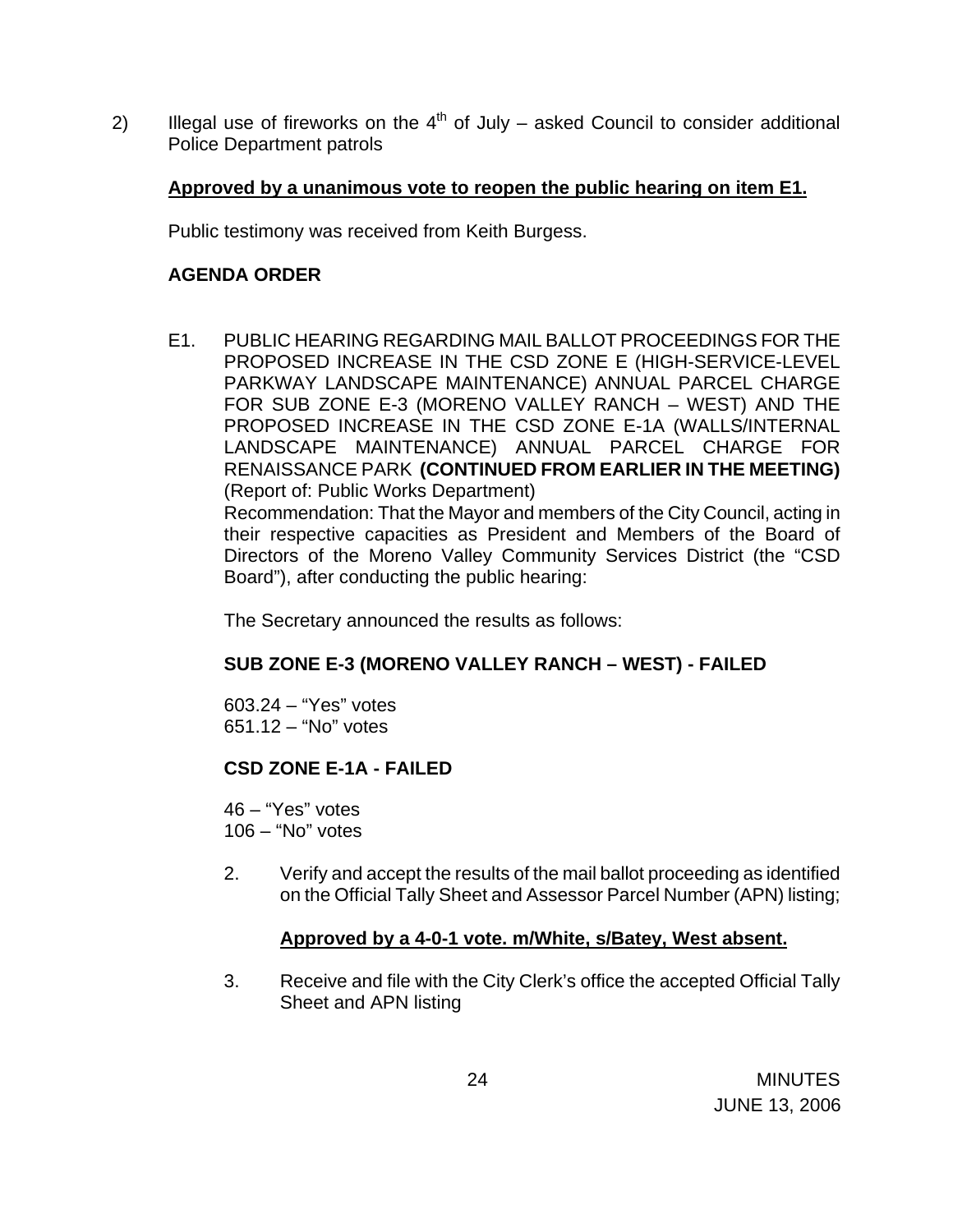# **Approved by a 4-0-1 vote. m/White, s/Batey, West absent.**

# **H. LEGISLATIVE ACTIONS**

ORDINANCES - 1ST READING AND INTRODUCTION - NONE

ORDINANCES - 2ND READING AND ADOPTION - NONE

ORDINANCES - URGENCY ORDINANCES – NONE

RESOLUTIONS – NONE

# **CLOSING COMMENTS AND/OR REPORTS OF THE CITY COUNCIL, COMMUNITY SERVICES DISTRICT, OR COMMUNITY REDEVELOPMENT AGENCY**

### Council Member Batey

- 1) Wished graduates well
- 2) Attended "Taste of the Valley" wonderful event with lots of great food
- 3) Asked residents to report any illegal fireworks activity on July  $4<sup>th</sup>$

# Council Member Stewart

- 1) Responded to a "Letter to the Editor" in the Press Enterprise regarding the City's lack of a campaign to promote support for Proposition 81, the Library Bond - stated the City is legally prohibited from spending taxpayer funds to promote political issues
- 2) Stated a traffic signal is proposed at Climbing Rose and Pigeon Pass in the future hopefully it will be expedited - working hard to get it prioritized
- 3) Working on addressing crime issues and adding another police officer
- 4) Adding an additional engine to Fire Station No. 91

# Mayor Pro Tem White

1) Expressed his disappointment with the failure of Proposition 81 – the Community as a whole needs to take a look at what they are doing – we have 175,000 residents and are growing – we need a new library

### Mayor Flickinger

- 1) Announced there will be four additional Police Officers on duty on July  $4<sup>th</sup>$  to focus exclusively on the illegal use of fireworks – it is a misdemeanor and you can go to jail if cited – don't do it in Moreno Valley – if you see anyone using illegal fireworks please call 247-8700 to report
- 2) Stated no BBQs will be allowed in the park for the  $4<sup>th</sup>$  of July celebration